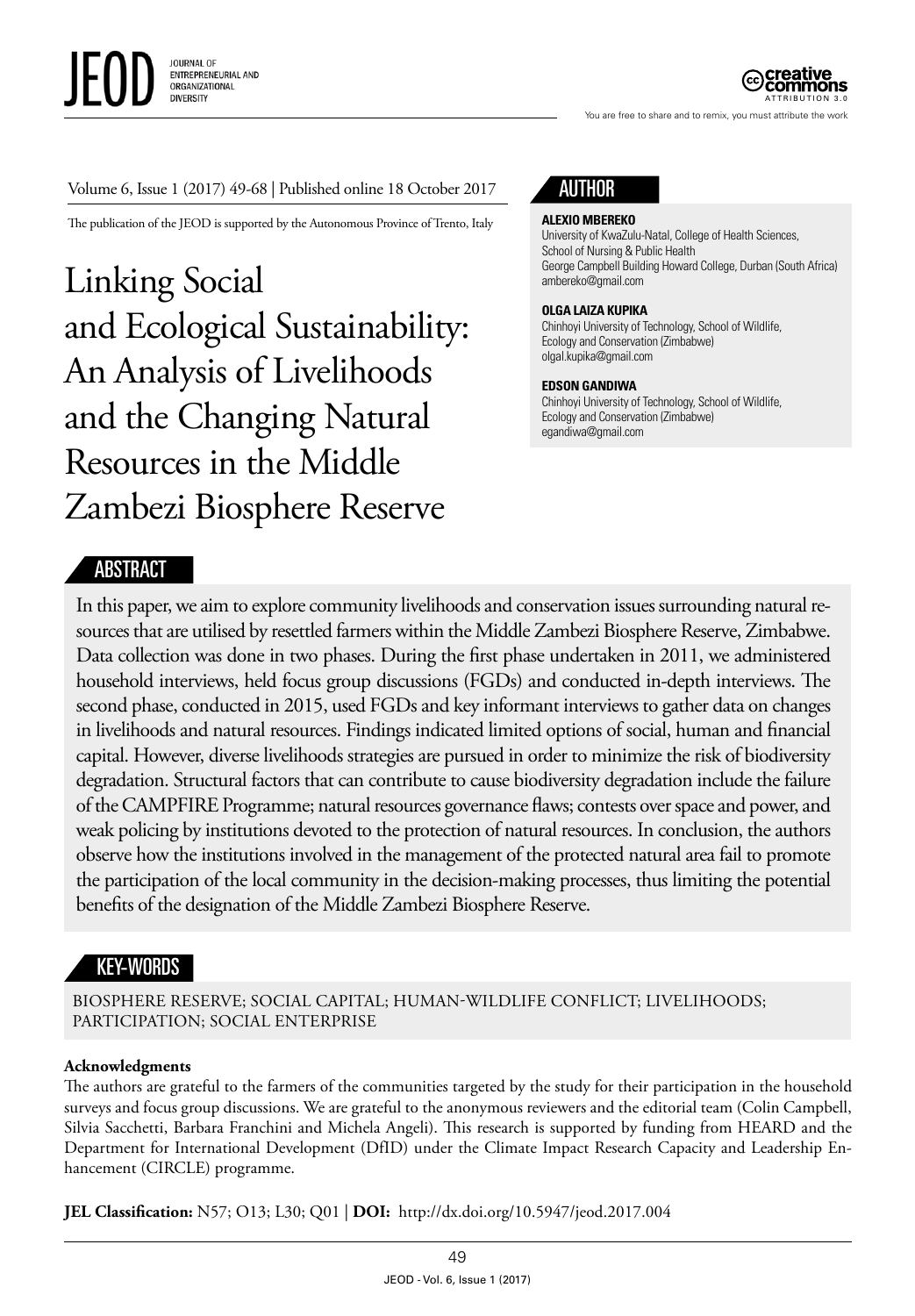# **1. Introduction**

International policy guidelines on sustainable development advocate for a "win-win" situation in the dialectical relationship between the natural environment and human-economic systems that determine livelihoods (Salafsky and Wollenberg, 2000; Roe and Elliott, 2006; Pahl-Wostl, 2007). The interdependence of society and natural systems complicates the sustainable development agenda in Africa (Pahl-Wostl, 2007; Guerry et al., 2015), especially in the context of deteriorating ecosystem services. Sustainable development scholars are increasingly realising the impotency of the socialenvironmental nexus because of the difficulties in establishing stable markets in developing countries (Roe and Elliott, 2006; Pahl-Wostl, 2007). Sustainable development has been conceptualised by scholars as having three pillars, which are (i) the natural environment (biodiversity), (ii) the social dimension and (iii) the economic dimension (Lehtonen, 2004). The need to promote solutions to reconcile the conservation of biodiversity with the sustainable use of natural resources necessitated the implementation of the United Nations Educational, Scientific and Cultural Organization (UNESCO) Man and Biosphere (MAB) Programme (Ishwaran, Persic, and Tri, 2008). Biosphere reserves have potential to promote biodiversity conservation and socio-economic development.

Each biosphere reserve is intended to fulfil complementary and mutually reinforcing functions related to the conservation of landscapes, ecosystems, species and genetic variation; fostering socioculturally and ecologically sustainable economic and human development and providing support for research, monitoring, education and information exchange related to local, national and global issues of conservation and development. The UNESCO MAB Programme overarching objective is to provide an effective contribution towards the implementation of the Post-2015 Development Agenda and the Sustainable Development Goals and related targets (Batisse, 1997). To achieve this, one of the strategic goals of the UNESCO MAB Programme is to "enhance the conservation and sustainable use of biodiversity, ecosystem services and natural resources" (Batisse, 1997). To this end, UNESCO biosphere reserves (BRs) are viewed as places to promote climate change resilience and mitigation by dealing with the trade-offs at the social-environment interface (Batisse, 1997; Schliep, et al., 2008).

This study draws on the case of the Middle Zambezi BR to interrogate the concept of sustainable development at the conservation and human nexus. Communities that inhabit within the buffer and transitional zones of biosphere reserves are important in the understanding of human-environmental interactions, since they occupy marginal areas (Taylor, 2010). Besides public rhetoric discourses, Zimbabwe seem to have not made much progress in changing from the protectorate towards community participation approach, yet these communities indirectly pay for the cost of wild animals in their spaces (Le Bel, La Grange and Czudek, 2016). The Middle Zambezi is the only BR in the country, and it shares boundary spaces with poor subsistent farmers who mainly depend on natural resources and the livelihoods capitals, in the context of weak institutional support (Mbereko, Scott, and Kupika, 2015). The study sought to analyse the temporal livelihoods dynamics and the conservation issues of natural resources that are utilised by resettled farmers bordering the Middle Zambezi BR.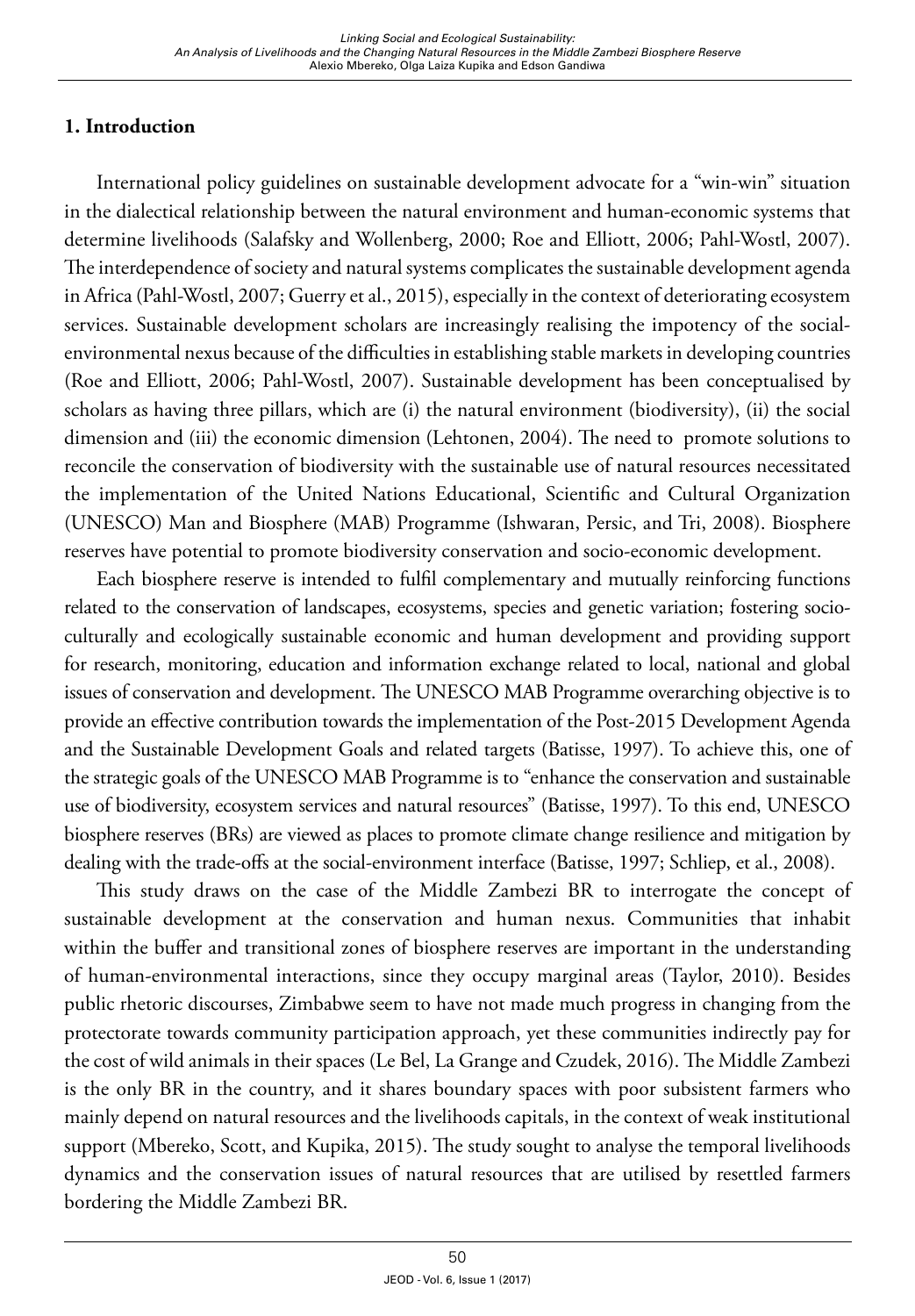Since the Second World War, scholars as well as governments and non-governmental organisations have been grappling with the desire to conserve biodiversity, improve human livelihoods and promote economic growth. Development strategies in these three dimensions were pursued separately, but scholars and policy makers prioritised biodiversity more than the other two  $(Lehtonen, 2004)$ . In 1987, the Brundtland Commission<sup>1</sup> popularised and defined the discourse of sustainable development (Scoones, 2015). The definition captured the ecological, economic and social dimensions of development. Since then, many scholars have defined the concept of sustainable development in different terms, but maintaining the three pillars approach. However, it is important to note that in practice geographers and other scientists applied the concept with a bias towards environmental protection (Lehtonen, 2004). The demise of communist Russia created opportunities to promote shifts from populist politics and socialist economics in the developing countries to democratic and neoliberal institutions. Scholars have identified power contestations amongst stakeholders associated with social enterprises in biosphere reserves and these include the state, non-governmental organizations, hunters, tour operators and local communities (Batisse, 1997; Jones, 2005; Kimbu, 2013). Most African countries still have centralized institutional structures, despite several studies demonstrates how decentralized structures enable stakeholder participation and are more efficient in promoting sustainable development (Kimbu, 2013). Different stakeholders hold different levels of power, and literature show that such power can be used to exclude poor communities (Jones, 2005, Kimbu, 2013; Mbereko, Scott and Kupika, 2015).

Structural and climate changes affect sustainable livelihoods and ecosystems. Sustainability is intended as the maintenance or increase of the total stock of different types of capitals (Lehtonen, 2004). Thus, access to natural and economic resources facilitates the production of sustainable livelihoods. Livelihoods are understood in the confines of five capitals which are physical, financial, social, natural and human (Salafsky and Wollenberg, 2000). Livelihoods are said to be sustainable when they can cope with, and recover from stresses and shocks, maintain or enhance its capabilities and assets, while not undermining the natural resource base (Scoones, 1998). In rural Sub-Saharan Africa, scholars have demonstrated that climate change is impacting negatively on natural resources, which human populations rely on as the bases of their livelihoods (Salafsky and Wollenberg, 2000; Scoones, 2015). The livelihoods framework has been successfully used to understand and promote rural development (Chambers, 2011). The livelihoods framework is therefore applied in this study to understand changing natural resources and emerging livelihoods strategies. Recent literature demonstrates that rural communities are diversifying from consumptive natural resources based livelihoods strategies in order to cope with perturbations resulting from climate and structural changes. The development of new markets in Sub-Saharan Africa necessitates that people invest and respond to demand by supplying the needed commodities (Kimbu, 2016). We merged the livelihoods framework with the social enterprise approach to interrogate the new enterprises that mediate current human-

<sup>1</sup> Fromally known as the United Nations World Commission on Environment and Development (WCED).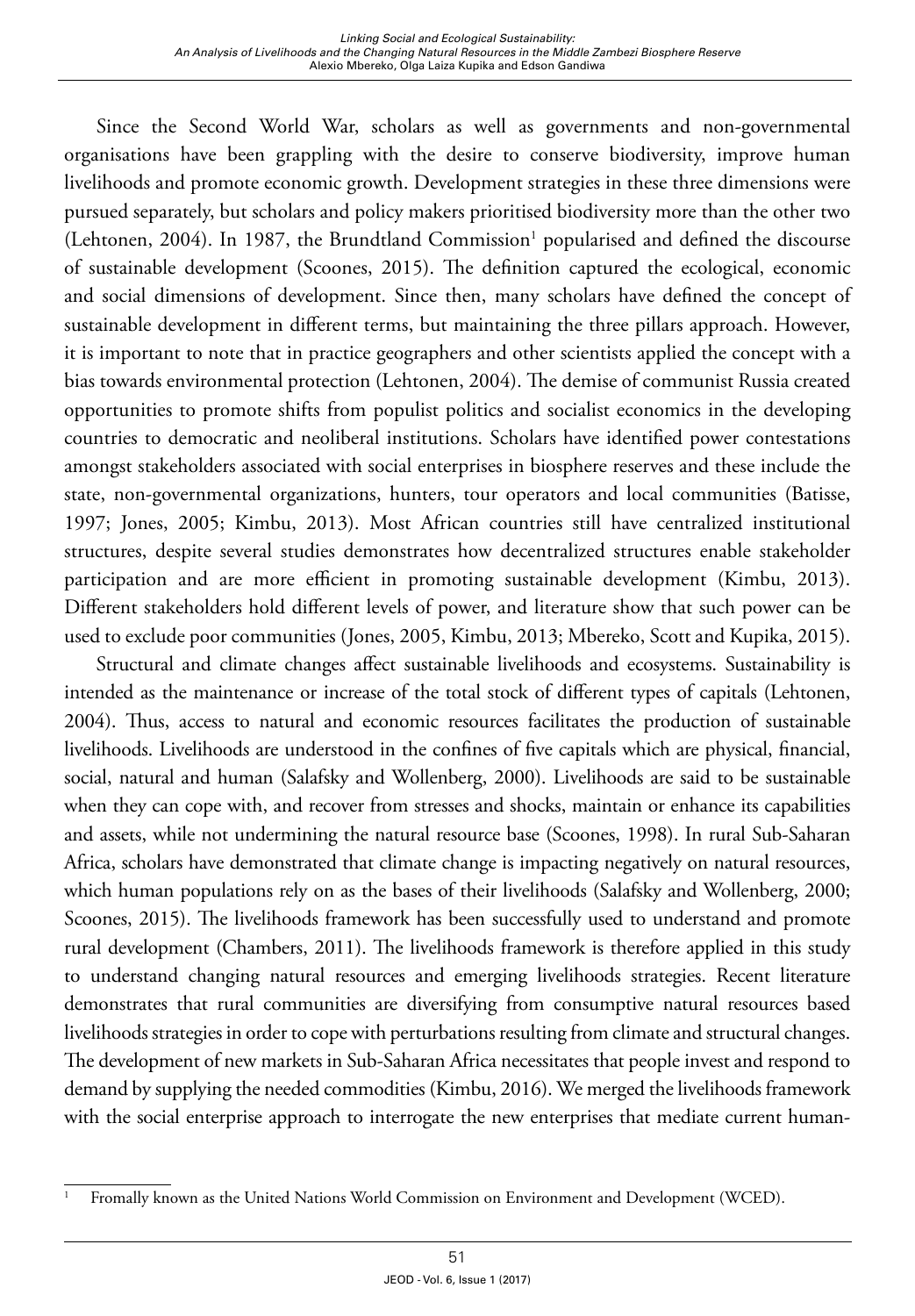environmental interactions in BRs. The adoption of social enterprise approach allows for the analysis of livelihoods from a more diverse innovative lens (Sacchetti and Campbell, 2014).

According to Sacchetti and Campbell (2014), social enterprises can be defined as value-based businesses set up for social and/or environmental purposes, driven by an entrepreneurial spirit. Social enterprise approach promotes innovations that turns community units into viable economic enterprises by diversifying from an agricultural economy to the provision of goods and services (ibid.). From the 1990s to present, beneficiary relationship between people and protected areas are increasingly being promoted (Batisse, 1997). BRs world-wide are promoting community entrepreneurship especially in the field of tourism and commodity trading that allow for human benefits while conserving natural resources (Ogutu, 2002; Rao et al., 2003; Naughton-Treves, Holland and Brandon, 2005; Edge and McAllister, 2009). Nevertheless, entrepreneurial initiatives on BRs present some critical aspects. For example, tourism do not necessarily guarantee economic, social and ecological viability and development (Johnson, 2010). However, initiatives where communities have been integrated as key stakeholders in the conservation of fauna and flora in protected game areas proved to be successful. Evidence suggests that when communities effectively participate and realise economic benefits from wildlife, conservation efforts are aided (Getz et al., 1999; Jones and Weaver, 2009; Ostrom, 2015). Scholars as Jones and Weaver (2009), Le Bel, La Grange and Czudek (2016) have documented social enterprise initiatives that promoted community and ecological development in differing extents, such as community participation in ecotourism activities and programmes such as the Community Based Natural Resources Management (CBNRM) and the Community Areas Management Programme for Indigenous Resources (CAMPFIRE).

Social enterprise scholars argue that social and human capitals are necessary to allow collective conservation action and equitable benefits sharing in communities (Sacchetti and Campbell, 2014; Ostrom, 2015) as well as for communities to benefit sustainably from biodiversity conservation (Pretty and Ward, 2001; Jones, 2005). Social capital refers to the networks of social relations characterised by norms of trust and reciprocity that can improve the efficiency of society by facilitating coordinated actions (Lehtonen, 2004; Jones, 2005). Social capital components are participation, social networking, trust, reciprocity and vertical and horizontal associations amongst actors (Jones, 2005). Thus, social capital is part of the power relations within a society system and embedded within its cultural and political context.

Out of the components of social capital, social enterprise scholars have mainly debated on the theoretical and practical application of "participation". Scholars have argued that outsiders rather than the communities themselves are promoting social enterprises initiatives (Jones, 2005). Participation is dominantly understood from two overlapping schools of thought. Firstly, it is a means to increase efficiency, the argument being that if people are involved they are more likely to agree with and support a new process or service (Pretty, 1995). Secondly, participation is a fundamental right, as it initiates mobilisation for collective action empowering and building institutions (Pretty, 1995). Both definitions associate participation with increased mobilisation of stakeholders' ownership of policies and projects for greater efficiency. In tourism, there is a drive to shift away from a predominance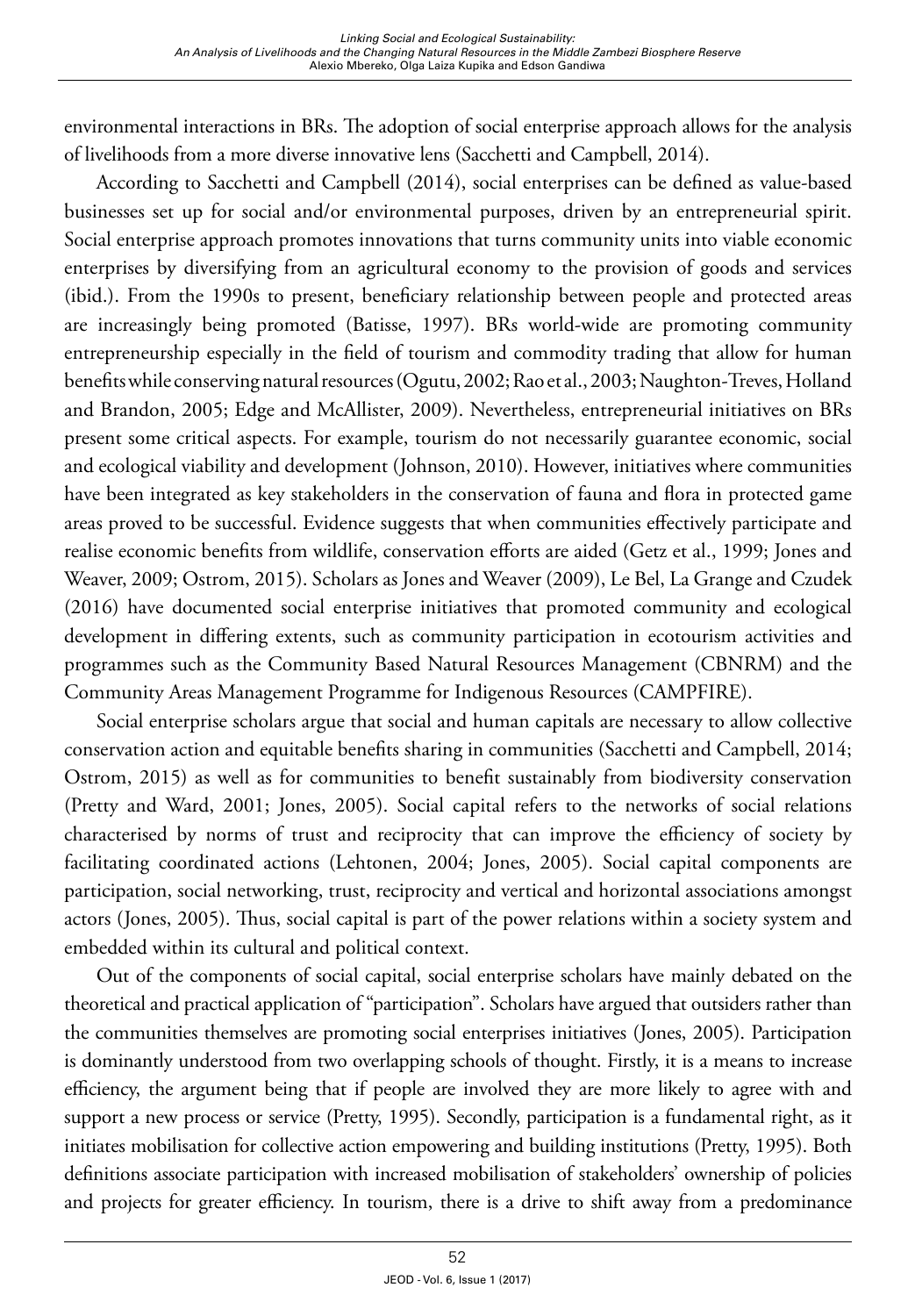of ownership and control of rural and isolated area by tourism operations promoted by western capitalist organizations to community based operators (Wearing and McDonald, 2002). Wearing and McDonald (2002) argue that rural tourism sites are places where "new meanings" are produced within the confine of the dominant western discourse. For sustainable livelihoods and ecosystems to be a reality, there is need for the creation of new meanings about rural people and the tourism/conservation industry in biospheres in order to promote effective local communities' participation in the market.

## **2. Study background**

Since the establishment of the first national park in 1872<sup>2</sup>, the world system of protected areas has grown exponentially, particularly in developing countries, where biodiversity is greatest (McNeely, 1994; Naughton-Treves, Holland and Brandon, 2005). In Zimbabwe, the first protected game park was Hwange National Park followed by the mid-Zambezi parks, which were established in 1929 and 1963 respectively. Protected game areas are effective in preventing destruction and protecting ecosystems within their borders. It should be recalled here that game parks protect biodiversity through displacement and exclusion of mainly indigenous people through rigorous laws and fences. In the mid-Zambezi, with the demise of colonialism and its structures, human populations have resettled close to the park boundaries, on marginal lands (Mbereko et al., 2015). Research demonstrates that fauna and flora that is not enclosed in the protected areas is being degraded at a fast pace (Naughton-Treves, Holland and Brandon, 2005). Worse, with declining environmental services<sup>3</sup>, people have been documented to encroach onto the national parks spaces (Timko and Innes, 2009). The protectorate approach results in rich and poor ecological regions across the fence. With the shift in sustainable development discourse, neo-liberal policies gave room to social and environmental benefits from social enterprise initiatives. The BR initiative by UNESCO is one of the programs instituted to benefit communities and the environment.

BRs were created under the UNESCO Man and Biosphere (MAB) Programme in 1971, with an aim of reconciling local communities' socio-economic development with the conservation of biodiversity. BRs are conservation sites established by countries and recognised under the UNESCO MAB Programme to promote sustainable development in areas where wildlife and humans coexist (Pool-Stanvliet and Clusener-Godt, 2013). The World Network of Biosphere Reserves (WNBR) currently counts 669 sites in 120 countries all over the world. Sub-Saharan Africa has 64 BRs in 28 countries (Pool-Stanvlie and Clusener-Godt, 2013). The biosphere approach advocates for human participation in, and livelihoods benefit from game parks and sustainable ecological conservation (Stoll-Kleemann, De la Vega-Leinert, and Schultz, 2010). Lessons learnt from established BRs caution on the need to moderate

<sup>2</sup> In 1872, Yellowstone Park in the United States of America was established as the first national park in the world.

<sup>3</sup> Environmental services are intended as the benefits derived from biodiversity which include: improved soil fertility and food security, facilitate access to clean water, fishing, hunting for meat, medicinal products, energy, combat desertification. They contribute to creating "green jobs" and bolstering economic growth and livelihoods.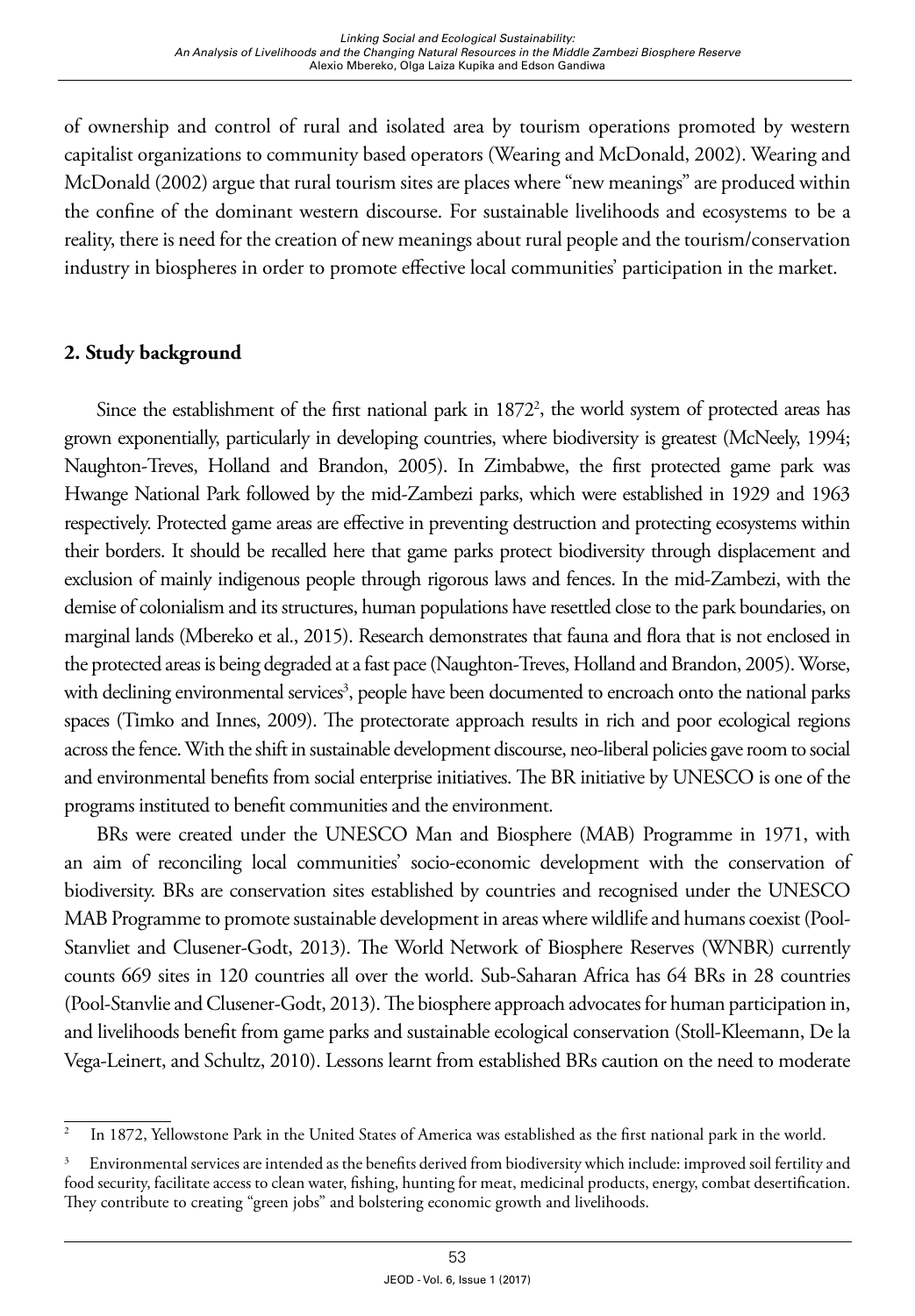the capacity of these reserves to alleviate poverty (Batisse, 1997). Moreover, the process of participatory conservation carries new dangers for effective BR management, when the aspirations of communities and other stakeholders do not "fit" with a predetermined interpretation of sustainable development (Stoll-Kleemann, De la Vega-Leinert, and Schultz, 2010). On this topic, it should be considered that socio-economic research conducted so far on the Middle Zambezi BR is very limited.

The Middle Zambezi is the only BR in the country and it was created on 5 June 2010. According to the authors of his paper, research on the Middle Zambezi BR is biased towards natural sciences (with studies focusing on genetics, ecology and effects of climate change on wildlife), yet there is limited social science research on aspects such as livelihoods, participation and beneficiation. Yet, in order to accomplish the win-win situation as set out by the 2030 Agenda for Sustainable Development, the interaction of humans and the natural environment needs to be understood from the natural and socio-economic perspectives. We contend that there is a need for further socioecological research to investigate the human livelihoods' and natural resources utilisation in the wider political economy and climate change context.

## **3. Research methodology**

## *3.1 Study area*

The study was conducted in Nyamakate, a resettlement area in the Hurungwe district, which is one of the six districts in the Mashonaland province in Zimbabwe. The Nyamakate resettlement was created in the early 1980s, by people who settled on unoccupied state land (Mbereko et al., 2015). Nyamakate is located in the northern part of Zimbabwe and shares a boundary on the north with the Hurungwe and Charara safari areas (Figure 1).

A fence known as the "game fence" demarcates the boundary of the BR protected area and the Nyamakate resettlement. Over the time, the fence has been vandalized and physically it does not exist anymore; nevertheless, the local communities know where the boundary line is located. Hurungwe and Charara safari areas are situated within the mid-Zambezi valley and are part of the Middle Zambezi BR. The national parks are well endowed with varied tree and wild game species. The Nyamakate communities occupy a space that was demarcated as a buffer zone due to population pressure and the need for arable land in the context of an enabling policy framework (Mbereko et al., 2015). The Communal Areas Management Programme for Indigenous Resources (CAMPFIRE)<sup>4</sup> was implemented in the area as a

In 1980, the Zimbabwean government amended the Parks and Wildlife Act to provide for CAMPFIRE. The programme was implemented in Masoka village, Mahenye village and Nyaminyami District on experimental bases and in the mid-1980s CAMPFIRE was quickly out rolled when the experiment proved to be a success (Hasler, 1999; Frost and Bond, 2008). In Nyamakate the programme has been largely controlled by the rural district council and there are the major beneficiaries (Mbereko et al., 2015).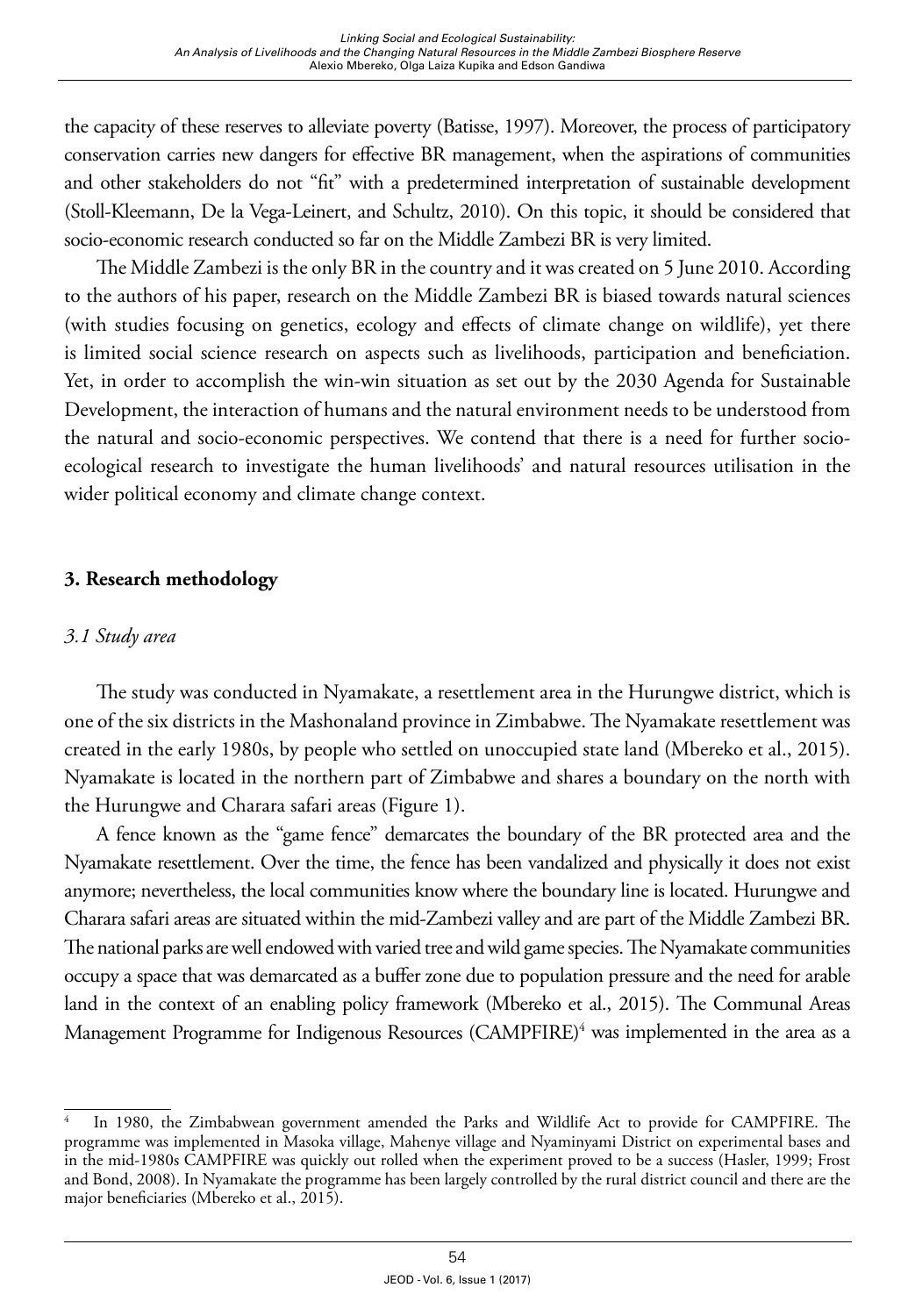conservation strategy that incorporated local communities in biodiversity conservation. However, the community are reported not to be benefiting significantly from the CAMPFIRE Programme since the hyperinflation period in 2000s (Mbereko, Scott and Kupika, 2015).



**Figure 1. Location of the Nyamakate community in the Middle Zambezi BR**

## *3.2 Sampling and data collection*

The study adopted a qualitative approach, that was preferred since it explores multiple livelihoods realities and the people's relations within the Middle Zambezi BR. The Nyamakate community was purposively selected to be the study area. Nyamakate satisfied the inclusion criteria which were established as follow: (i) an area in the buffer zone, (ii) an area under the CAMPFIRE, (iii) a rural area, and (iv) an area that had reported cases of human-wildlife interaction. The Nyamakate area has 32 villages that are divided into two main sub-areas, according to two the phases in which the area was resettled. During the first phase (in the 1980s) few households spontaneously occupied the land, while during the second/new phase (in the 1990s) the resettlement was planned by the government (Mbereko et al., 2015). The government decided to resettle people in the Nyamakate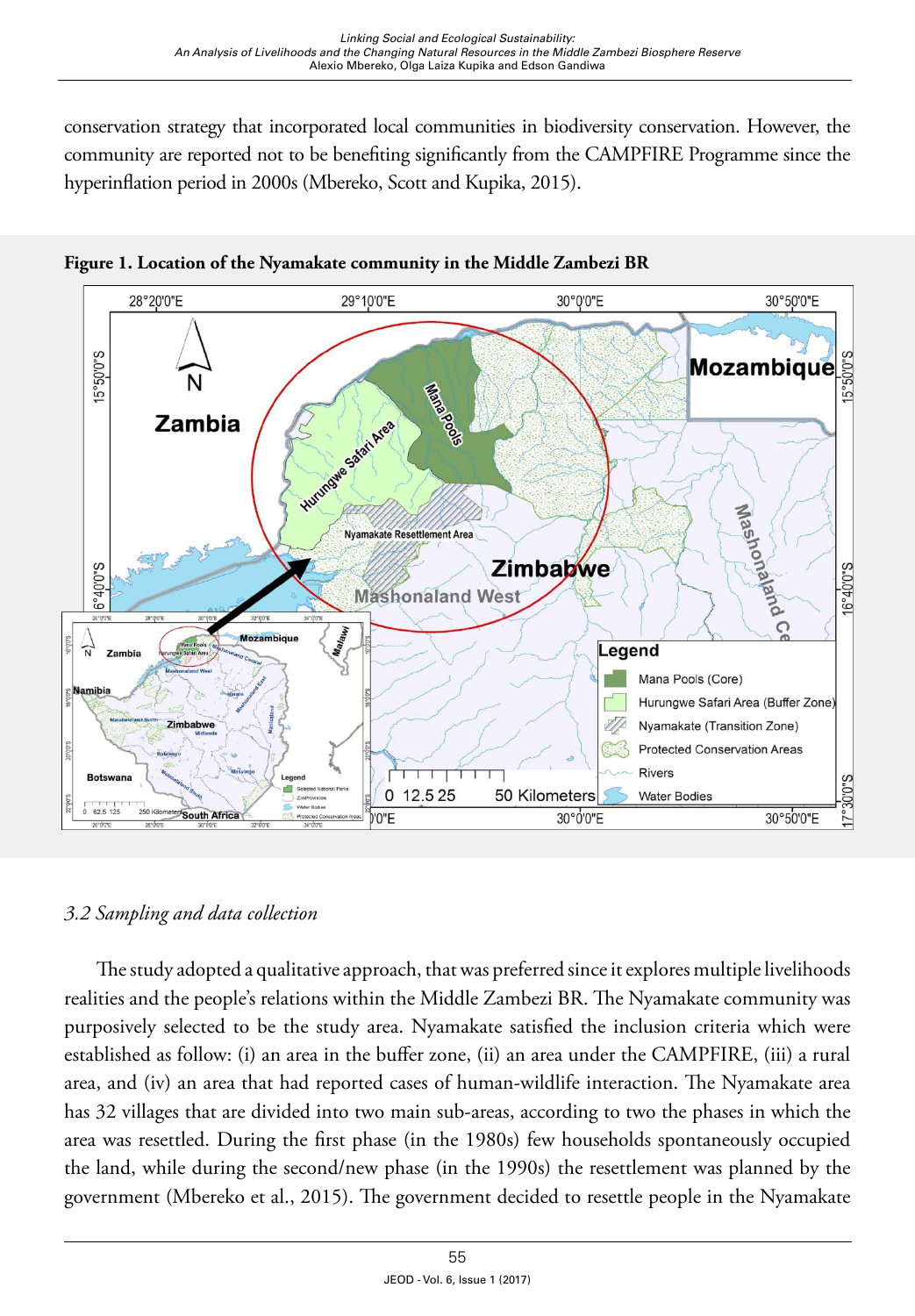area because of the need to reduce population pressure from the Hurungwe area and because the Nyamakate area was under state land scarcely habited (Mbereko et al., 2015). The first phase villages are dominantly in the lowland, while the second/new phase dominantly occupy the mountainous highlands. The demarcation of low and highlands formed clusters for this study and two villages were randomly selected from each cluster. Systematic sampling was used within villages to draw 10 household interview participants. Every fifth household was recruited into the study, however—in the event of the household head being absent or unwilling to be interviewed—the next household was considered. Except for one interview where permission to record was declined, the rest were recorded using a Dictaphone.

Data collection was done in two phases. In the first phase in 2011, we administered household interviews, held focus group discussions (FDGs) and conducted in-depth interviews. Follow up data collection was done in 2015. The second phase used FGDs and interviews to gather data on changes in livelihoods and the natural resources.

# *3.3 Data analysis*

Thematic approach was used to interpret qualitative data. Interviews and FGDs transcripts were transcribed verbatim from the native language Shona into English. The transcribed text were entered in a software for qualitative data storage and analysis called NVivo. We adopted Dey's (1993) approach (thematic) in the interpretation of the data following the stipulated five stages: description, contexts, intentions, classification and making connections.

## **4. Results**

# *4.1 Human and financial capital*

The average age of the 40 household heads interviewed in 2011 was 53 years of age and seventythree percent of them were males. Sixty-five per cent of the 40 households were extended families. The minimum and maximum number of household population was three and 14 respectively and their average age was 24. The average household population was seven people, while the mean nucleus family size was five people. All the 26 extended families were multi-generational (e.g., a grandmother living with two daughters and five grandchildren). The 40 interviewed household heads had different levels of education. Nine had never attended formal education, 15 had attained primary level education, nine had participated in vocational training courses (in fields such as construction, welding, motor mechanics, etc.), and seven had attained secondary grade level education. FGDs held in 2015 show that people who are formally defined as inactive are forced to work order to survive and cope with the shortage of jobs in the labour market. Wealthier families can hire other villagers (either on permanent or temporary basis) as workforce to be employed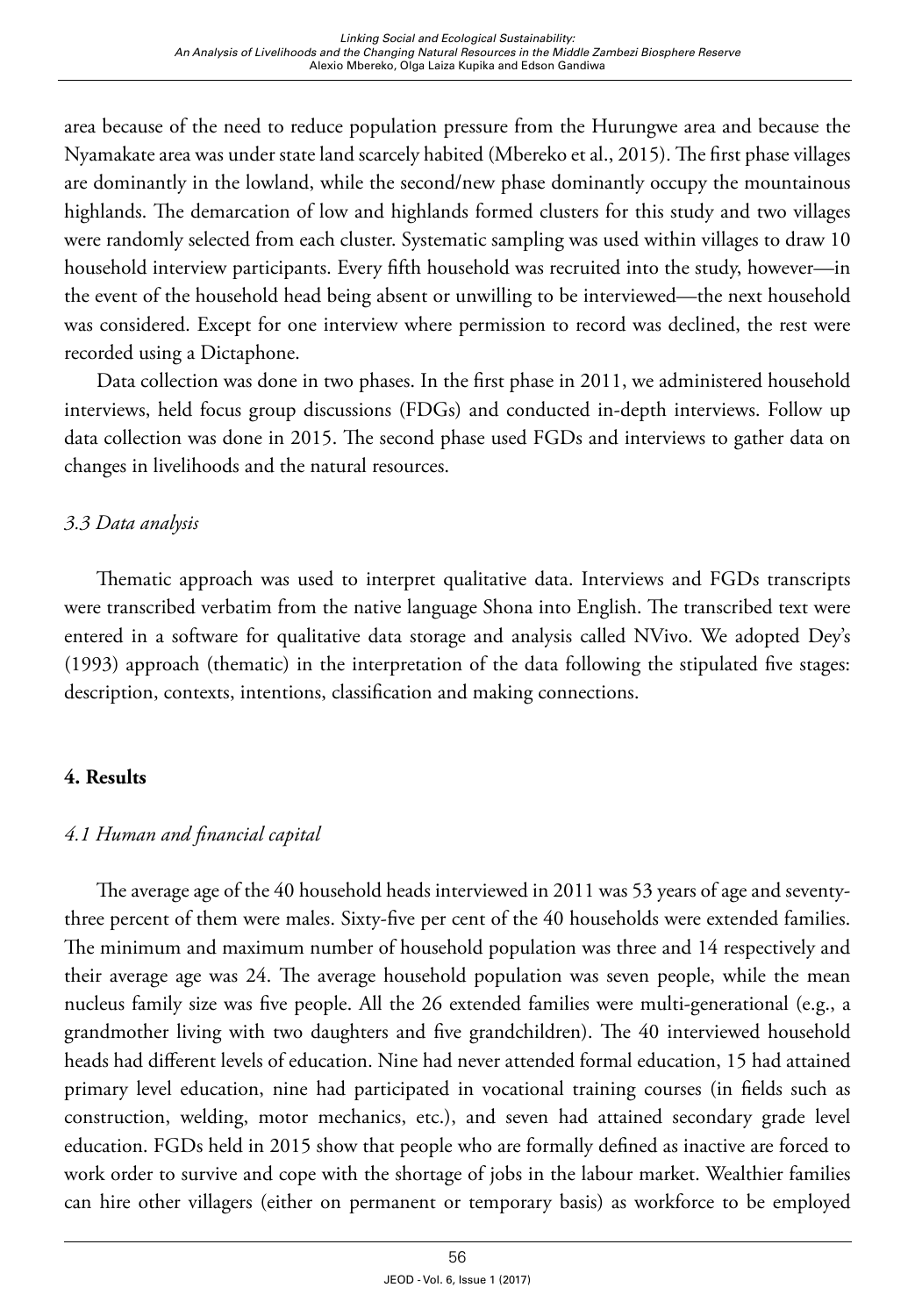in the tobacco and maize fields or at their homesteads (e.g. fetching water and firewood). These wealthier families prefer hiring family units instead of single workers as family units are much easier to negotiate with in terms of labour costs and payment modalities. Hired family unites get food and a small salary in exchange for their labour.

The average monthly income for the 40 households was USD 173, and the median was USD 137.50. The maximum income per household per month was USD 800, and the minimum was USD 20. All households considered by the study practiced agriculture as the primary livelihoods activity. It was reported that agriculture primarily gave the households food and excess was sold on to the market. According to interviewee 13, "*if you do not farm, then what will you eat? All other needs are secondary*". There were people who were recognised as "master farmers", these people engage in farming mainly for selling their produce on the market. In 2011, farmers dominantly farmed maize and had made every effort to intensify maize and cotton production for the market. It was reported that some farmers used to farm both maize and cotton in order to reduce the risk associated with rainfall variability and market price surges in the two crops. However, the market price of both crops was considered to be bad by the interviewees. In particular, maize was considered not worthwhile because the prices were low and the Grain Marketing Board<sup>5</sup> did not promptly make the payments. Cotton was paid cash upon delivery at the auctions, located at the nearest shopping centre.

In 2015, community members reported that their income was declining from the 2011 levels. Agricultural productivity of maize had declined while that of cotton was close to non-existent. Some farmers with work force and financial capital were increasingly turning to cultivation of tobacco. FGD participants indicated that tobacco was fetching good market prices as compared to traditional crops. Those farmers who could not afford tobacco farming resorted mainly to nonagricultural income generating activities. FGD participants reported that people were increasingly relying on remittances from relatives working outside the Nyamakate area instead of agriculture. Other livelihoods sources adopted included trading, prostitution, piecework and employment for the semi-skilled villagers. Widows and single women were reported as being vulnerable and most likely to adopt prostitution/transactional sex as a coping or/and adaptation strategy. Semi-skilled and skilled artisans used their skills to earn an income on the labour market (e.g. in the building and welding sectors). Those who could not earn money in these non-agricultural income generating activities were more inclined to over exploit the forests and wildlife to survive. They would harvest mushroom, honey, game poaching<sup>6</sup> and cut down trees for sell on the Chirundu-Harare highway.

<sup>5</sup> The country's leading grain trade and Marketing Company was established under the Maize Control Act of 1931. Its basic responsibilities were to accord producers their fair share of the local and export markets, to provide them with a guaranteed outlet for their excess controlled products and to ensure the availability of adequate supplies for the local demand either from internal production or from exports (see the official website: [www.gmbdura.com](http://www.gmbdura.com)).

This term refers to the hunting or capturing of wild animals that is considered illegal.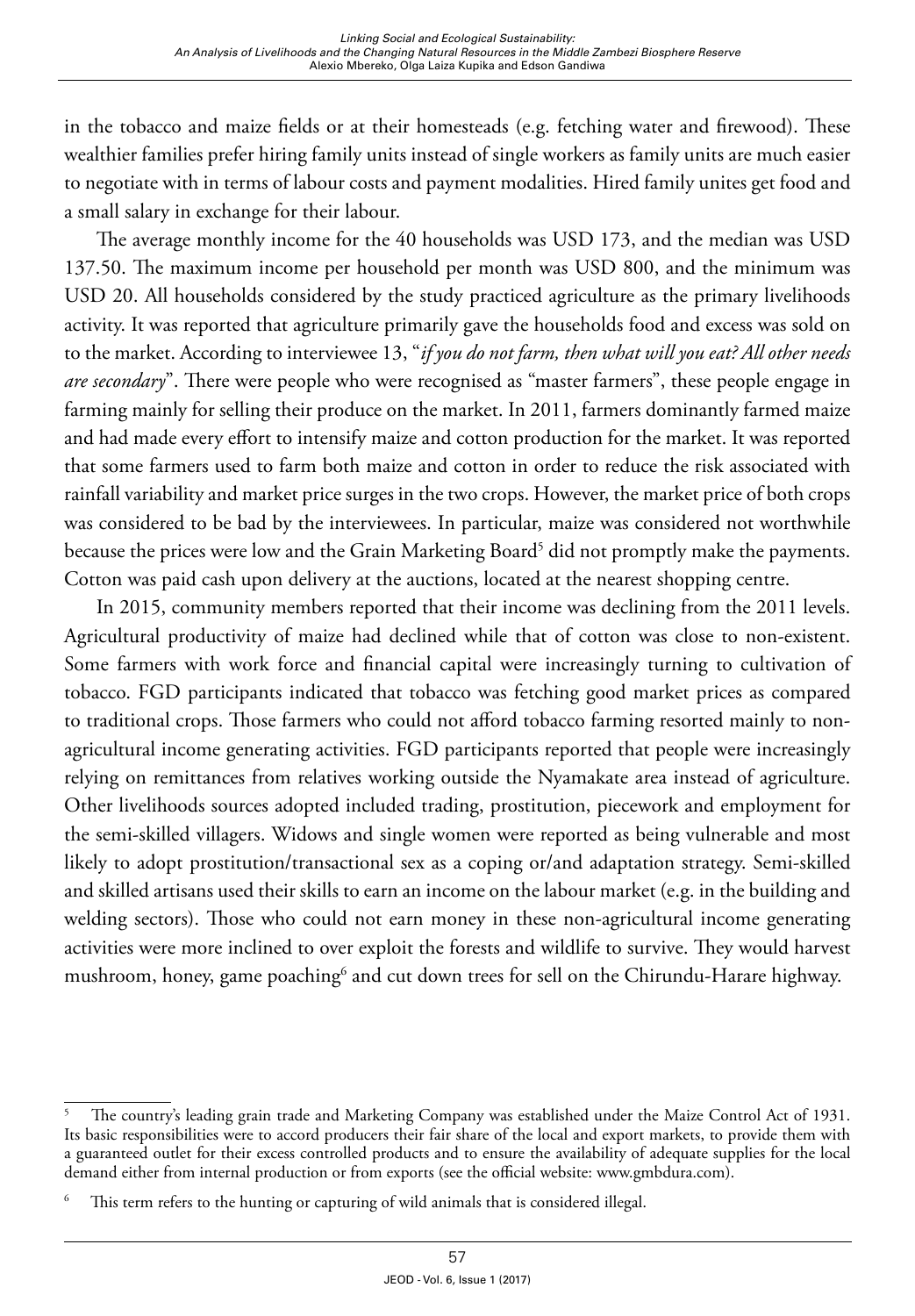# *4.2 Social capital*

The kinship ties informed the early settlers' sharing and networking arrangements. It was reported that during the first settlement phase it was easier to relate, since there were fewer families as compared to the second phase. In times of droughts and other problems, people would help one another without necessarily repaying. It was reported that people used to help each other with drought power, kitchen utensils, cultivation, food, with care for the ill persons and economic resources to cover funerals costs. The community used to have great respect for the ancestors and the traditional leaders, and elders in the family lineages used to participate in the administration of the area. Norms that promoted sharing and community networks were promoted.

The situation changed after the second settlement phase, promoted by the government (therefore considered as legal). FGD participants reported that the second group of resettled families were from diverse ethnic and cultural groups such as Korekore, Ndau, Vitori, Nyanja, Manyika, Chewa, etc. The sharing arrangements were limited to neighbours and people who share the same totem. Moreover, it was reported that in some cases families did not want to share anything with their neighbours for fear of witchcraft and of being discussed in the community. FGD participants said that inter-ethnic marriages were one of the forces that were uniting people. Other factors bonding people included community meetings, communal work, same political party and children friendship. It was noted in FGDs that in general people identified themselves with their native land, with the exception of Matemai people, who identified themselves with Nyamakate.

The community governing structure had had an effect on people's participation and networking. The traditional leadership that governed the area before the second resettlement used to hold several meetings in which information from higher structures was relayed to the people. The people also used to discuss and approve resolutions dealing with community problems. After the second resettlement phase in the Nyamakate area, community meetings became seldom. At village level, people hold community meetings to decide on issues and make recommendations to higher structures; however, it was reported that often their recommendations were ignored and not integrated into development programs that are cascaded to the village. Political patronage to the ruling party was said to be important, since it determined access to food aid and social power. Access to information on aid and development initiatives and participation in decision-making processes at the community level was determined by membership to the ruling political party, rather than on lineage structures. It was reported that in 2011, there was a maize distribution initiative that mainly benefitted the people at the apex of the ruling party. Other community members complained about a seed handout initiative on which the community had not been properly informed.

The low sharing and networking arrangements are reportedly being worsened by hunger, poverty and natural resources scarcity. For instance in the past, farmers with draught power used to lend it to other families without demanding a payment in exchange, trusting that they would have been assisted in their turn in the future, in case of need. More recently, due to the escalation of harvest uncertainty, families with draught power hire it out to their neighbours for money or foodstuff. Moreover, it was reported that frequent droughts and erratic rainfall had forced people to hire out draught power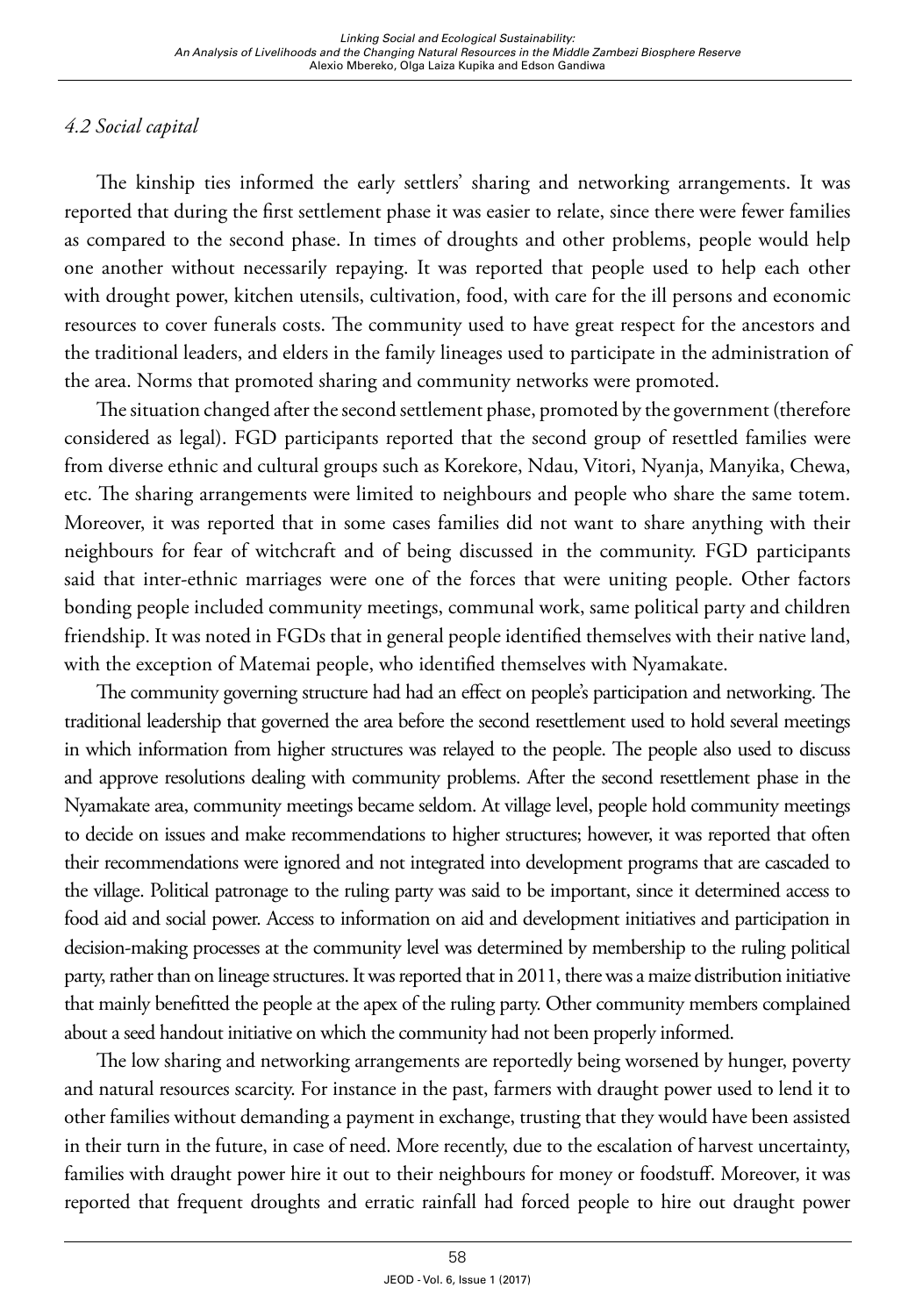and labour in order to reduce the risks associated with crop failure. Although the monetarisation of borrowing arrangements and low-wages impact negatively on poor households, the social networks that are formed become handy in times of risk. It was reported that households are desisting from assisting need household with food because uncertainties of a good harvest in the next season.

# *4.3 Natural capital and natural resources change*

Study participants indicated that they benefitted from the different natural resources, such as water, soil, fauna and flora (Table 1). However, access and use of these resource units was determined on their availability and on institutional factors (i.e., law, traditional bestowed property rights and traditional/religious taboos. The study participants draw resource maps to show the changes in human population versus natural resources units. In both phases of the study (2011 and 2015), participants indicated that the Nyamakate area had good clay soils and there no noticeable decrease was observed. However, the study participants were of the opinion that the human population was increasing and that water, forests and wild animal populations were declining (Table 1).

| <b>Natural</b><br>resource unit | <b>Nature of Natural</b><br>Resource change | Reason(s) for change                                                    | Perceived impacts on livelihoods                                          |
|---------------------------------|---------------------------------------------|-------------------------------------------------------------------------|---------------------------------------------------------------------------|
| Soil                            | No change                                   |                                                                         | None                                                                      |
| Water                           | Declining                                   | Abandoning traditional rain making<br>practices                         | Conflicts between traditional religious<br>followers and other religions. |
|                                 |                                             | Damming of the Rukomeshe river<br>affected down-stream water quantities | Livestock watering reduced                                                |
|                                 |                                             | Climate change                                                          | Poor agricultural yields of maize                                         |
|                                 |                                             | Siltation                                                               | Loss of access to aquatic natural<br>resources                            |
|                                 |                                             | Morally unaccepted practices <sup>1</sup>                               |                                                                           |
| Trees                           | Declining                                   | Abandoning traditional taboos<br>(Rambotemwa)                           | Loss of important tree species                                            |
|                                 |                                             | Curing tobacco with firewood                                            |                                                                           |
|                                 |                                             | Over harvesting                                                         | Reduced energy source                                                     |
|                                 |                                             | Make shift roads                                                        |                                                                           |
|                                 |                                             | Population pressure                                                     | Disappearing of "mythical fences"                                         |
| Wild animals                    | Declining                                   | Poaching                                                                | Availability of cheap game meat                                           |
|                                 |                                             | Avoidance of human populated areas                                      | Reduced destruction of livestock and<br>crops                             |
|                                 |                                             | Hunting activities in the safari area                                   |                                                                           |

**Table 1. Natural resources change, reasons and perceived impacts on livestock**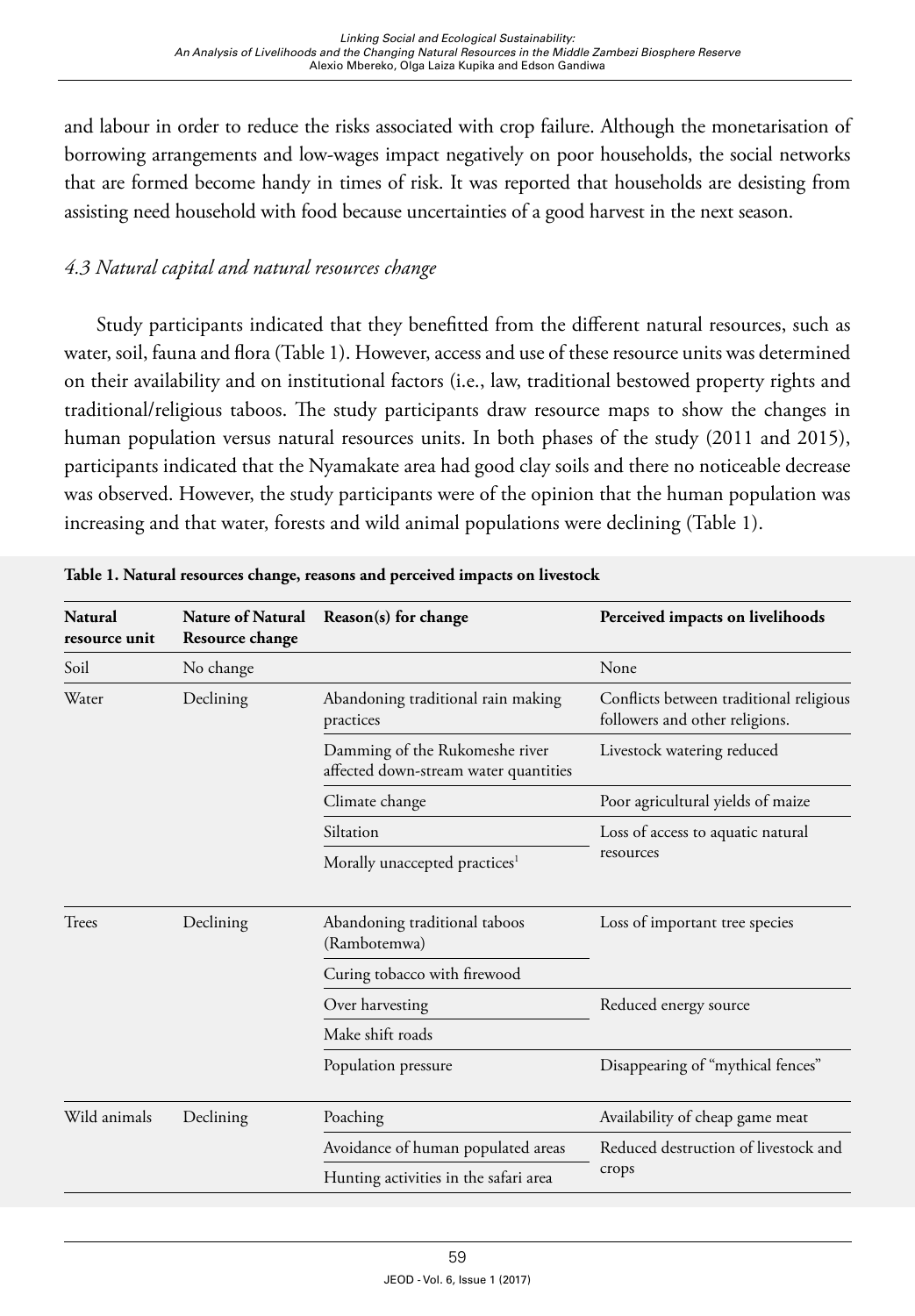Religious, cultural, institutional and natural factors affected water availability and access. It was reported that the rainmakers still exist in the Nyamakate area, but are abandoning their practices because people no longer respect them. According to one of the traditional leaders interviewed, amongst the causes that led to the abandonment of rainmaking ceremonies are the influence of western religions, the election of illegitimate chiefs over the area, and development projects that do not respect sacred sites. FDG participants reported that commercial water users upstream of the Rukomeshe River erected two dams and draw huge amounts of water. The resettled commercial farmers upstream were reported to have influence over the catchment council, which is in charge of water distribution. FGD participants in the Nyamakate area contend that the commercial activities upstream are largely responsible for the drying of the river. It was observed that the Rukomeshi River is seasonally flowing, yet it was reported to be a perennial river in the past. Furthermore, the river was observed to be silted and the water dries quickly after rains. Data from the FGDs and interviews demonstrate that siltation was caused by poor agricultural practices from both the Nyamakate and upstream areas. It was also reported that the shortage of water in the Nyamakate and Rukomeshi rivers makes it difficult for households to access water and aquatic resources (like fish and wild vegetables). Furthermore, there is no water livestock and people resort to watering at the boreholes.

According to the villagers in the Nyamakate area, trees provide a number of functions, which are of fundamental importance for the community. They allow for the crafting of different artefacts such as stools, hoes and axe handles, pounding mills, yokes, etc. Moreover, they provide shade, they host edible caterpillars such as nhowa (*Gonimbrasiabelina*) harvested on the Mutowa (*Diplorhynchus condylocarpon*) tree; they provide herbal medicines and building material and are source of energy for domestic use and for the tobacco curing. These forests products are used in processing or production of goods for both domestic use and for the market. Using firewood to curing tobacco was reported as a recent phenomenon with a larger impact to the forests if compared to other uses. The curing process was endangering in particular the mopani (*Colophospermum mopane*) and mupfuti (*Brachystegiaboehmii*) tree species that are preferred since they produce higher amounts of heat. All the study participants agreed that trees are declining in the area. A key informant from the Department of Agriculture and Extension Services said, "*Deforestation has always been there at a minimal level, but it has increased since many people have started opting for tobacco production. There is a chance that this deforestation may decline as some farmers are now no longer opting to grow it due*  to reduced market prices". The decline in "mythical fences<sup>7</sup>" resulted in unabated tree harvesting. Headmen, rural district council, the Environmental Management Agency, the Department of National Parks and Wildlife have the power of and police arrest people who cut down trees. However, it was reported that people evade them and continue over harvesting trees.

Human population pressure has contributed to deforestation in the Nyamakate area. It was reported in FGDs that the number of households increased significantly in 1992 due to an influx of

<sup>7 &</sup>quot;Mythical fences" derive from local taboos and superstitions associated with sacredness of the environment that help to conserve natural resources (see Mbereko, 2016).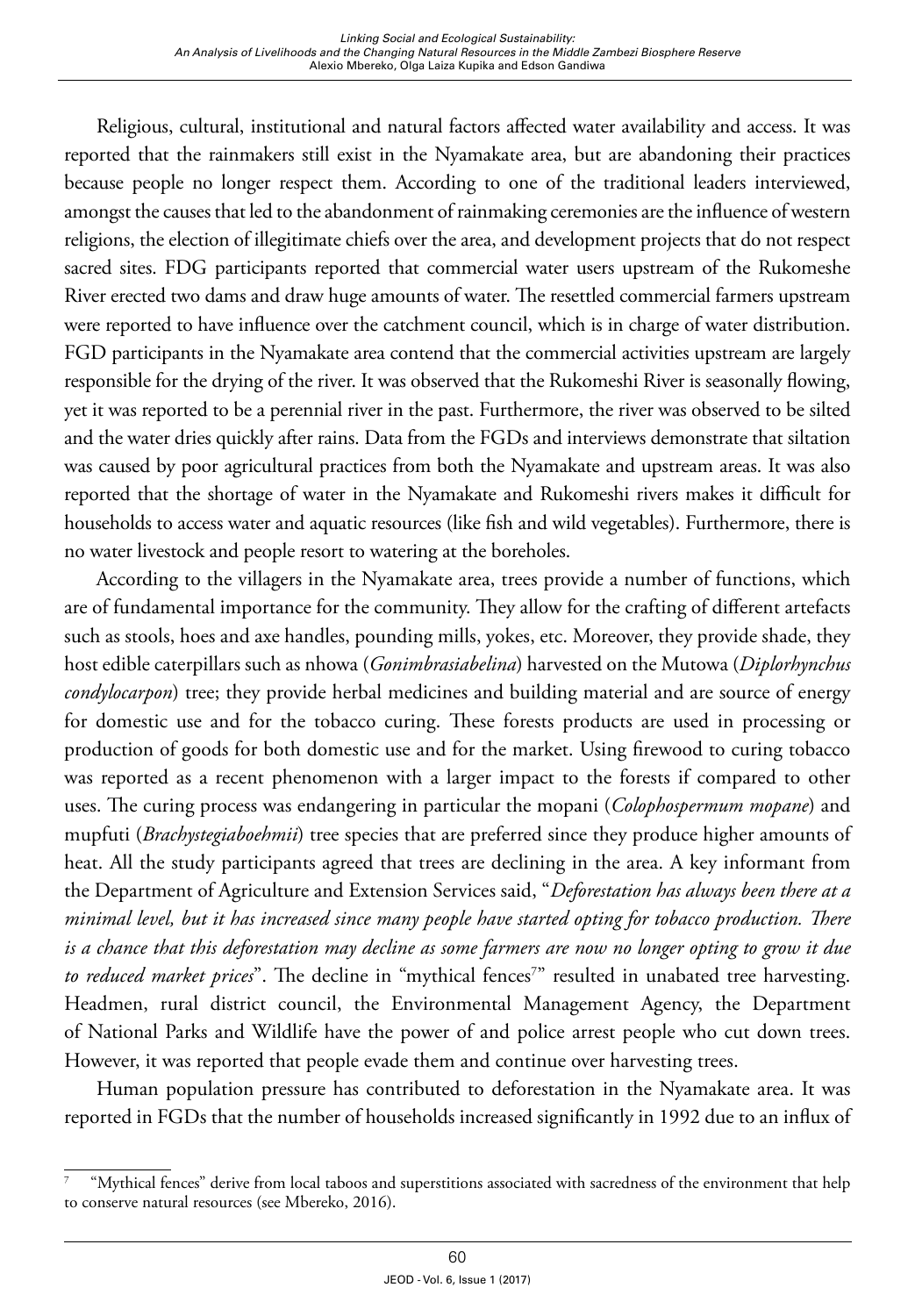people under the planned resettlement programme. The number of households per village ranged between 8 and 15 before the 1990s, while in 2015, it ranged between 25 and 40 households. An increase in number of households put pressure on forests. It was reported that the population growth was caused by two main factors. First, the government admitted newcomers into the Nyamakate area. Second, when children became of age and started their own families, land would be allocated in their names. Thus, forests were turned into residential and farming fields. Furthermore, people reported making makeshift roads to access fields, thick forests (were firewood is harvested), villages and other places. It was reported that in the past people settled along the major roads constructed by the council, but since the expansion of Nyamakate no new roads have been constructed.

Community members reported that wild animals' populations has decreased, especially since the mid-1990s to date. Buffaloes **(***Syncerus caffer*), elephants (*Loxodonta africana*), hippopotamus (*Hippopotamus amphibius*), lions (*Panthera leo*), hyenas (*Crocuta crocuta*) and antelopes (*bovidae sp*.) used to be many in the past. With the increase in human population, poaching also increased. According to the information emerged during FGDs, increased human population in the area created a market for game meat, which was sold at a cheap price. It was also stated that men would arrange themselves into hunting bands and they would target big game like buffaloes. It was also pointed out that wild animals were avoiding areas with high human populations. However, eland, lion and hyena populations were said to be recently increasing between 2011 and 2015. Study participants from the villages close to the game fence blamed the latest increase in lions and hyenas to the hunting activities in the safari area adjacent to the rural communities. An increase in eland sightings particularly during the farming season was attributed to the availability of alternative tobacco crop as an alternative forage from the tobacco fields located within the buffer zone close to the Hurungwe Safari Area. It was also reported that the safari operator placed blocks of salt on water sources close to the game fence in order to attract more wild animals in the safari and increase his business. This mainly lures wild grazers and the carnivores prey on them. This is how lions and hyenas come close to the game fence and escape into the communal areas and consequently preyed on domesticated animals.

## *4.3 Institutional issues*

In 2015, 12 institutions operated in the Nyamakate area dealing with natural environment and livelihoods. The institutions ranged from government institutions (i.e., the Agricultural Technical and Extension Services, the Ministry of Health and Child Care, the Department of National Parks and Wildlife Authority, and the Environmental Management Agency); local institutions (i.e., the Hurungwe Rural District Council); local civic organizations (i.e., Carbon Green Africa and related project Kariba REDD+), international NGOs (i.e., World Vision, GOAL, CARE); international organisations (i.e., International Organisation for Migration) and political parties (mainly the Zimbabwe African National Union-Patriotic Front and the Movement for Democratic Change). Government institutions were reported as offering services and implementing central government policies; the Hurungwe Rural District Council (HRDC) was reported to be responsible for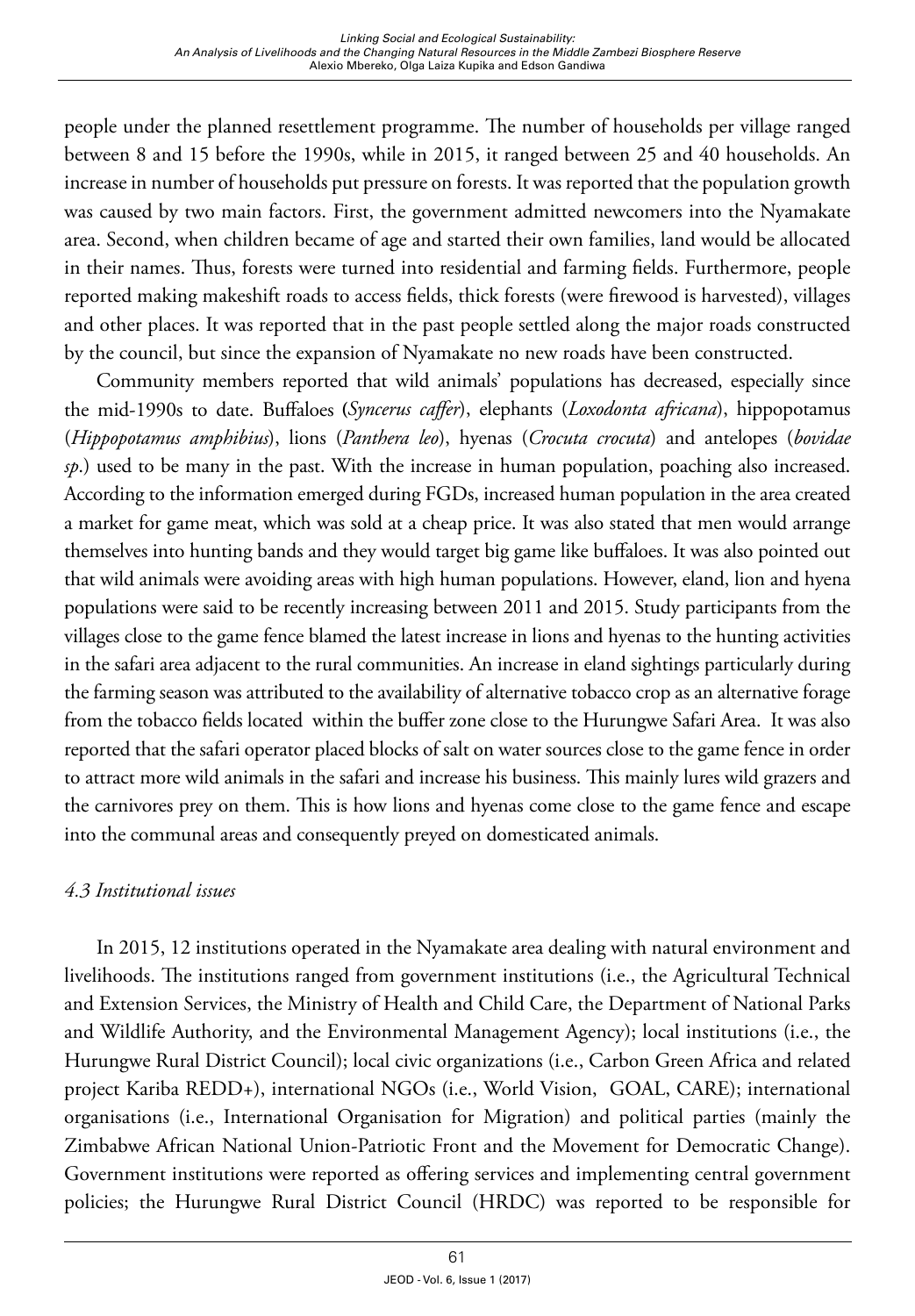the governance and administration of the Nyamakate area; the NGOs were reported as mainly providing food relief, care for people living with HIV and Aids and drilling of boreholes; and the politicians were reported as pushing for their political parties interests in gaining legitimacy and/or votes. According to the information reported by the villagers interviewed, politician often enter into conflict with the HRDC and government agencies on natural resources management and development issues. However, politicians at times push for programmes that do not consider the environment or sustainable development. Violent confrontations between politicians and other stakeholders were reported around the CAMPFIRE programme, as well as conflicts between community and HRDC around the hunting concessions.

CAMPFIRE was set up in the late-1980s in the Nyamakate community. The promoters of CAMPFIRE are rural district councils, government institutions as well as community-based and non-governmental organisations (NGOs), the Department of Parks and Wildlife Management Authority and the CAMPFIRE Association (Child, 1993). In an interview with the HRDC official, the CAMPFIRE concept entailed creating a buffer zone around game areas and aimed at harmonising people and wildlife<sup>8</sup>. People were to benefit from natural resources and in turn contribute towards wildlife conservation. Community study participants stated that CAMPFIRE used to be beneficial to the community in the past. For instance, meat resulting from the wild animal control programme (a practice of wildlife resource management for the control of the population of wild animals) was distributed as a compensation to those villagers that had suffered livestock losses or crop destruction. Moreover, any meat remaining after the distribution for compensation was dispensed to other community members<sup>9</sup>. Although—according to the information obtained during an interview with HRDC—the CAMPFIRE programme is still ongoing to the purported benefit of the community; currently the distribution of wild animals' meat has been suspended. The community members therefore perceive that CAMPFIRE programme has collapsed and that currently it does not benefit the inhabitants of the Nyamakate area.

## *4.4 Stakeholder conflicts*

## 4.4.1 Hunter versus local community

Community members who participated in the FGD expressed their opposition to the current hunting concession that had been rectified by the HRDC. Contrary to procedure that communities should select the hunter to operate in their safari area, the community members claim that they

For a detailed explanation of the aims and expected benefits related to the creation of the buffer zone, please see Mbereko et al. (2015).

Amongst other benefits that CAMPFIRE provided in the past, the community members mentioned the construction of a school.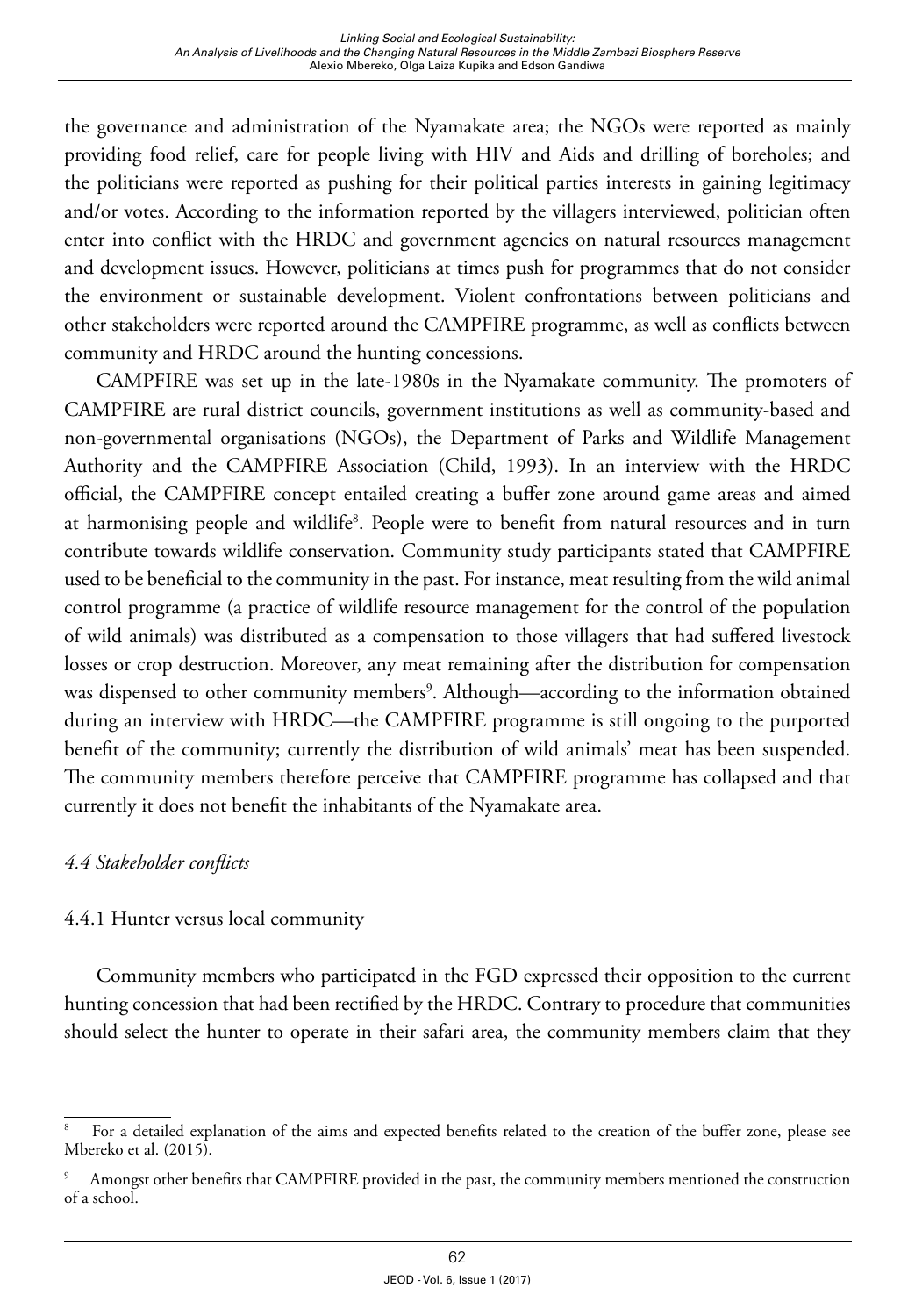had not been consulted when the hunter who is operating in the safari area was granted a license<sup>10</sup>. Some alleged that the hunter bribed the HRDC officials to obtain his hunting contract to be extended without full community consultation. One community leader said, "*we seat in meetings were we discuss about the hunter's behaviour and being an enemy of the community … but his contracts are extended. They say he helps conserve wildlife and brings in money*". Moreover, it was reported that hunters and clients that kill wild animals in the safari and Nyamakate areas, would sell the meat outside the area (especially to crocodile farms in Kariba) instead of distributing it amongst local people. The hunters were also blamed for preferring to employ people from other areas, despite the availability of young unemployed people in the local community. The community members also reported that the hunter took advantage of the HRDC's failure to recognise the people settling in the buffer zone and ignored their concerns. In In their turn, the hunter, as well as local authorities, blame the community for encroachment, poaching and contributing to the decline of the wildlife stock in the buffer zone and the safari.

# 4.4.2 Rural District Council versus local community

During the interviews, key stakeholder reported that the sporadic settlers moved and occupied the buffer zone. According to a HRDC representative, the buffer zone runs five kilometres parallel to the game fence. It was further stated that HRDC does not recognise the people settling within the buffer zone, and consequently the HRDC does not attend to their needs or complains about human-wildlife conflicts. The HRDC has conducted two mass demolition and eviction of the illegal settlers within the buffer zone in the past 15 years. However, people keep on moving back to the buffer zone when the HRDC officials leave the area. It was observed that the game fence was removed. In both subsequent phases of the research, authors observed cattle going into the game park for foraging and watering, and community members who participated in the FGDs confirmed that it is common that cattle go into the protected area. It was added that community members let them go and just go to bring them back at the end of the day. They also reported that it was difficult to collect the livestock before dusk, since the scouts are actively patrolling the park. There were reports of people having been beaten up by scouts if found in the game park.

Furthermore, both key informants and FGDs participants informed about community members engaging in illegal gold panning in the major rivers. HRDC officials complained about gold panner using chemicals (especially mercury) that are dangerous and kill animals that rely on the river systems downstream. The chemical that was reported as being commonly used in gold panning is mercury.

<sup>&</sup>lt;sup>10</sup> The CAMPFIRE committee with the stakeholders (including the community members) is in charge of selecting a hunter who is awarded a license to operate either for three or five years.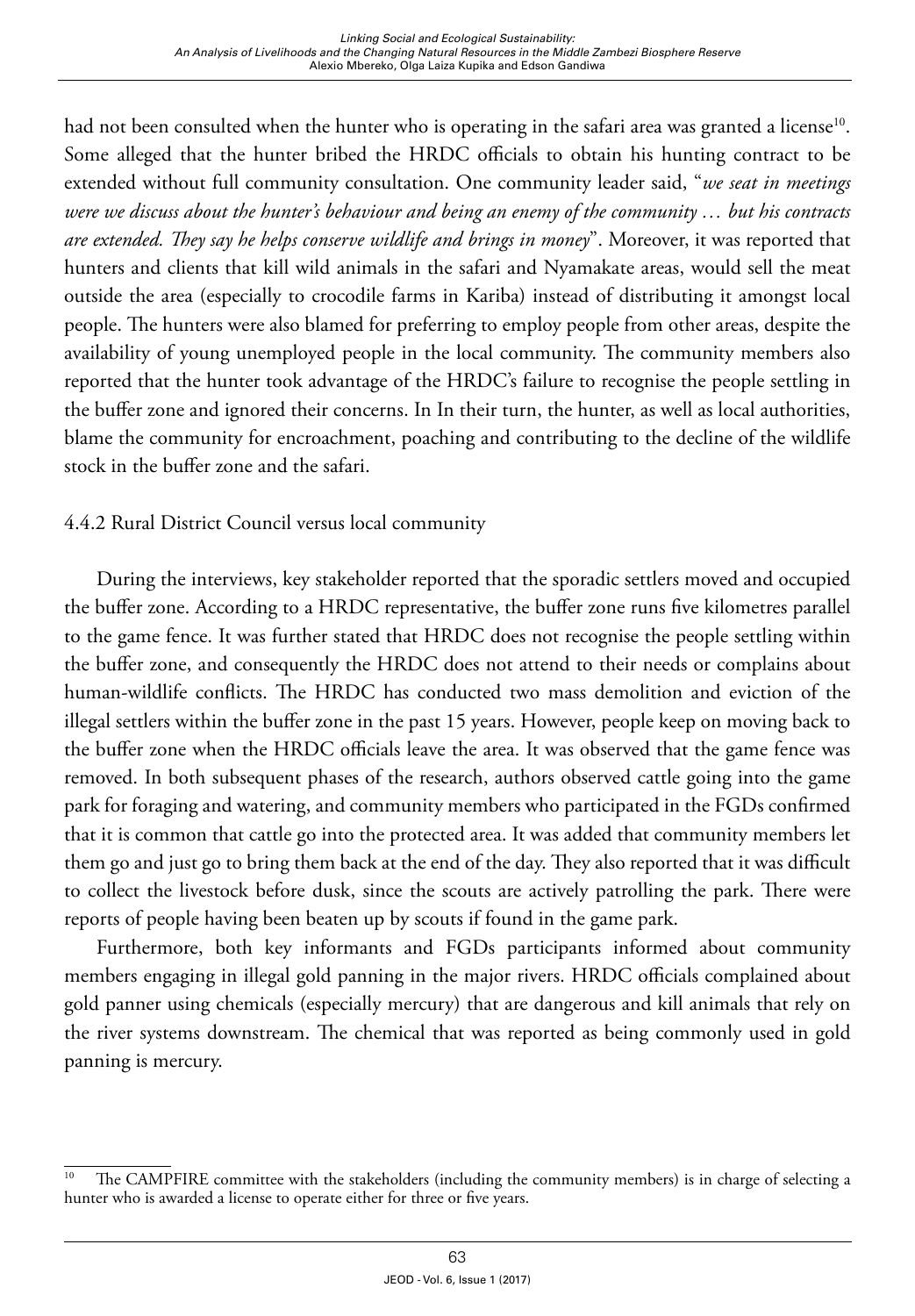# **5. Discussion**

At least rhetorically, local people's inputs and participation in community conservation initiatives is valued by the state and the Department of National Parks and Wildlife (King, 2006). The Middle-Zambezi BR is supposed to balance sustainable conservation and livelihoods; however, we use the case of the Middle-Zambezi BR to critic the nexus between conservancy and economic resources that can generate sustainable livelihoods. The CAMPFIRE Programme had potential to facilitate community and stakeholder participation in the game reserve. However, the study shows that CAMPFIRE benefitted the Nyamakate community in the 1980s, before the implementation of the neo-liberal based structural adjustment programme, but it no longer benefits the community at present. CAMPFIRE involves the sale by rural authorities of the rights to access wildlife to entrepreneurs who in turn market safaris to hunters and eco-tourists (Frost and Bond, 2008). Some authors argue that the proceeds from the programme mainly benefited the Department of National Parks and Wildlife, HRDC and the CAMPFIRE Association more than the community (Hasler, 1999; Balint and Mashinya, 2006). Nevertheless, other authors (Frost and Bond, 2008) state that CAMPFIRE allowed community participation and benefits (although limited) from wildlife. The study participants reported that parks authorities used to distribute wild animals' meat as compensation for farmer's capital loss. Although the active involvement of the local community has always been limited, the scenario has worsened over time, as communities perceive that there is no longer any benefit from or engagement from the game reserve.

Currently, the community have lost power to effectively participate in the management of the safari area. The HRDC, the hunter and the Department of National Parks and Wildlife exclude the community from participating and accessing the park. Interviews with community leaders show that they are not allowed to participate in the selection of the hunter who operates in the safari area. Illegal access is the only way that community members "passively participate" and benefit from the protected area. With the low social capital, small groups (which can be defined as sub-cultures) perpetuated the encroachment into the park with an effort to benefit. This cannot be likened to Scott's (1985) "weapons of the weak" or any collective organisation; hence, the encroachment has been met with resistance from the HRDC, hunter and the Department of National Parks and Wildlife. In order to benefit and compensate for their losses due to destruction of livestock and fields by animals, they graze cattle in the park, illegally settle in the buffer zone, deforest and poach wildlife. There have been cases of wildlife targeted poisoning of water holes in areas close to Nyamakate. Political ecologists view marginalisation of the community to be responsible for natural resources degradation (Blaikie, 1985). A study in a farming area adjacent to Nyamakate shows that people hold negative attitudes towards wild animals that destroy their livestock and people retaliate by harming or killing those (Kupika et al., 2016).

The study demonstrates that independently of their socio-economic status, villagers of the Nyamakate area rely on natural resources services mainly for agriculture. The community is adapting to climate and structural changes through a number of entrepreneurial activities including, amongst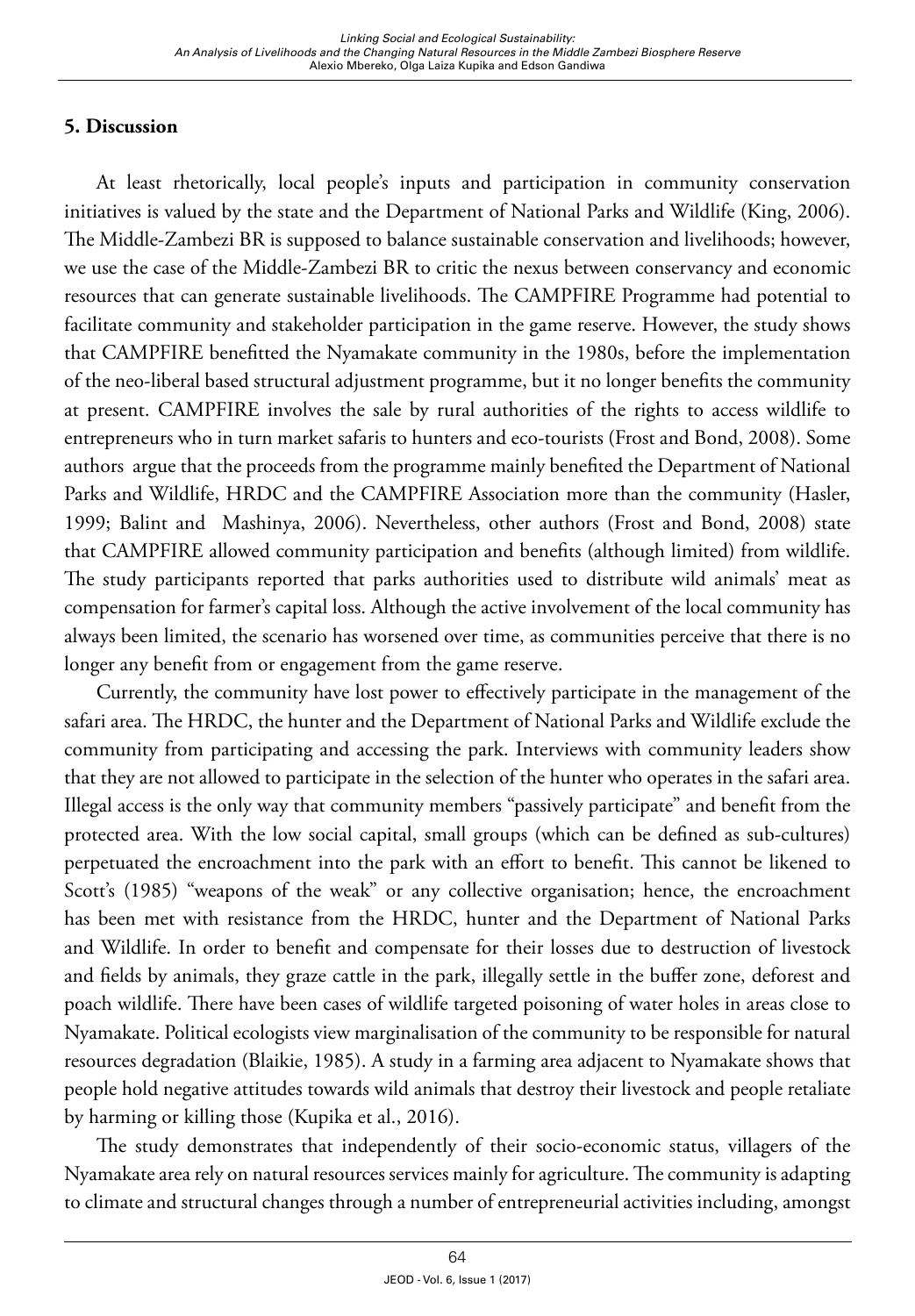others, the sale of carved wooden artefacts, sex trading, building contractors etc. People are adopting diverse livelihoods strategies to try to be less dependent on natural resources in response to climate change and economic hardships. The Nyamakate community does not have community eco-tourism initiatives although it has potential because of its location on a game park boundary. The shift from agricultural to other economic activities that are non-consumptive to the local biodiversity has been observed in other areas in Sub-Saharan Africa (Chimhowu and Hulme, 2006; Manyani, 2011). In cases where there is either high social capital or/and external support communities adopt eco-tourism enterprises in order to participate and benefit from biosphere reserves (Jones, 2005; Kimbu and Ngoasong, 2013). The ventures have minimal environmental disturbance, thus they biodiversity conservation is enhanced.

This study has demonstrated that Nyamakate community had low levels of financial, human and social capital. The low capital limit a community's investment into social enterprises. Scholars argue that to a large extent social capital is needed to ensure successful collective action in conservation and social enterprises (Pretty and Ward, 2001). Other scholars argue that social capital is a "slippery" concept it can work for or against conservation (Jones, 2005). Communities that have been generated as a result of resettlement programs, suffer from low social capital due to multi-culturalism, identity crises, lack of trust and socio-political issues (Barr, 2003; 2004). However, the evidence suggests that social capital in Nyamakate has potential to increase. Thus, social enterprises in the biosphere could take advantage of the social capital in distributing conservation responsibility and benefits amongst the community members. Such cooperation amongst social actors depends on reciprocity and proximity to one another (Sacchetti and Campbell, 2014). However, it should be noted that the *locus* of power rests with structural institutions and not the community. Institutional factors underlie the marginalisation of the poor in the Nyamakate area. The HRDC and Department of National Parks and Wildlife are state sanctioned structures and derive power from thereof. The act according to a capitalistic logic and they pursue the maximisation of their profits. Tour operators and hunters have been shown to take shortcuts on conservation and community engagement obligations in their bid to maximise profit in the short term (Batisse, 1997). Social capital becomes a useful tool to create community solidarity through horizontal social networks rather than vertical linkages. When there is community solidarity the Nyamakate community can bargain and push for participation and benefit from the BR.

#### **6. Conclusions**

This study has noted low levels of financial, human and social capital and limited social enterprises in the Middle-Zambezi BR. Yet, literature that has been reviewed here argues that human and social capital are key in community natural resources conservation. The institutions operating from the Nyamakate area do not promote community participation and direct benefits from the Middle-Zambezi BR. The communities have been excluded from participating in the BR despite rhetoric of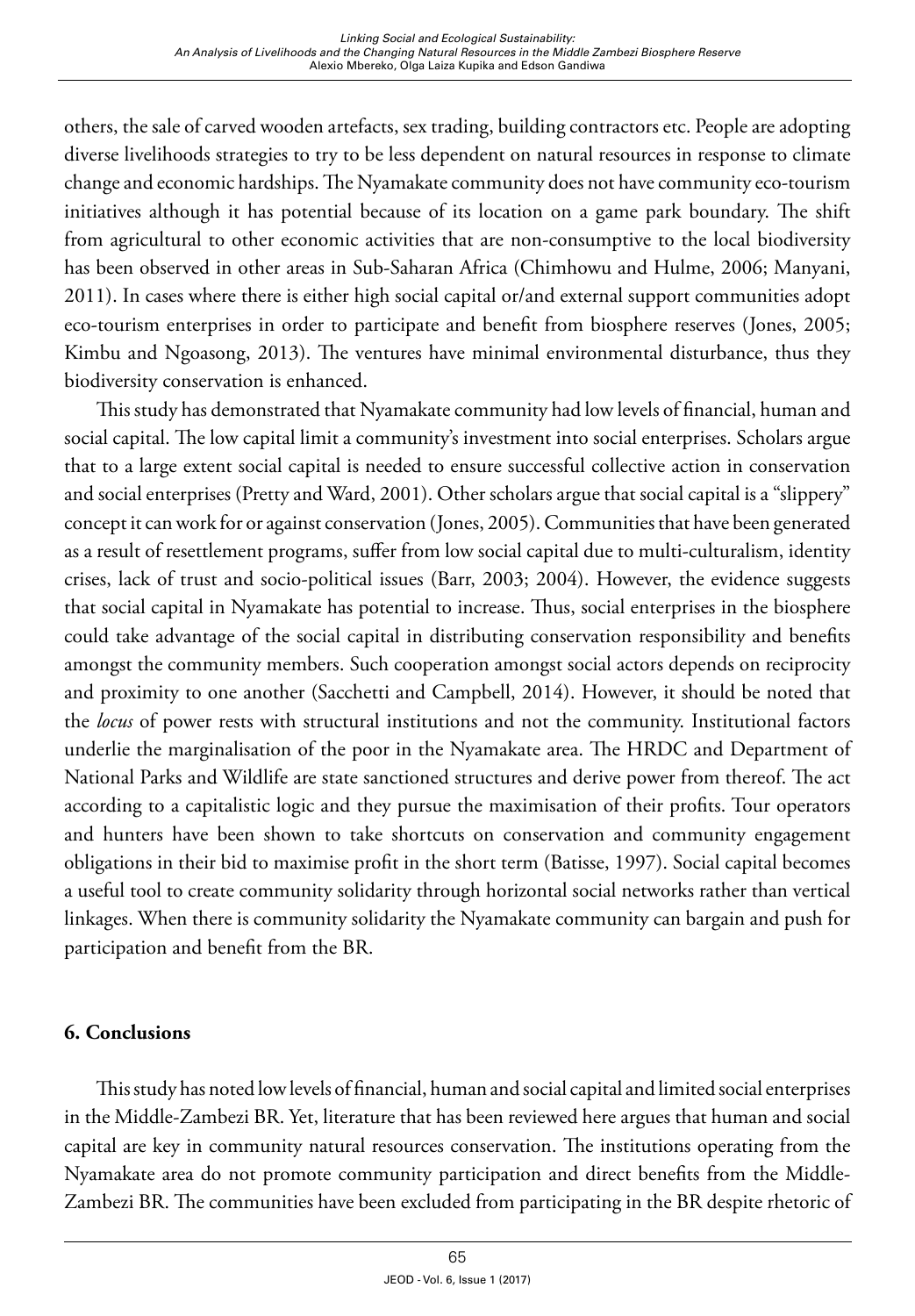community participation. To this end, individuals within the community are using subtle and illegal methods to benefit from the natural resources as they struggle to survive. The study notes low levels of financial and social capital, which could be contributing to low levels of entrepreneurship and meaningful social enterprises in the Middle-Zambezi BR limiting social investment in community eco-tourism. If the Middle-Zambezi BR is to work towards sustainable development, the value of human and social capital in conservation shall be recognized and community participation shall be promoted through social enterprise. The community members show detailed knowledge of the changes in natural resources and policy would benefit by amalgamating this knowledge with more systematic monitoring of data on human population and natural resource stocks. Literature presented here has shown eco-tourism successes in promoting community development and biodiversity conservation through community and stakeholder participation. Besides the participatory rhetoric, the Middle-Zambezi BR is still managed as a protectorate, largely excluding rural community participation.

## **References**

- Balint, P.J. & Mashinya, J. (2006). The decline of a model community-based conservation project: Governance, capacity, and devolution in Mahenye, Zimbabwe, *Geoforum,* 37(5): 805-815. DOI: https://doi.org/10.1016/j. geoforum.2005.01.011
- Barr, A. (2003). Trust and expected trustworthiness: experimental evidence from Zimbabwean villages, *The Economic Journal,* 113(489): 614-630. DOI: https://doi.org/10.1111/1468-0297.t01-1-00150
- Barr, A. (2004). Forging effective new communities: The evolution of civil society in Zimbabwean resettlement villages, *World development,* 32(10): 1753-1766.
- Batisse, M. (1997). Biosphere reserves: a challenge for biodiversity conservation & regional development, *Environment: Science and Policy for Sustainable Development,* 39(5): 6-33. DOI: https://doi.org/10.1080/00139159709603644
- Blaikie, P. (1985). *The political economy of soil erosion in developing countries*. Harlow Essex, UK: The Longman development studies.
- Chambers, R. (2011). *Sustainable livelihoods: An opportunity for the World Commission on Environment and Development*. Available at: https://opendocs.ids.ac.uk/opendocs/handle/123456789/873 [Accessed: 8 May 2016].
- Child, B. (1993). Zimbabwe's CAMPFIRE programme: using the high value of wildlife recreation to revolutionize natural resource management in communal areas, *The Commonwealth Forestry Review,* 72(4): 284-296.
- Chimhowu, A. & Hulme, D. (2006). Livelihood dynamics in planned and spontaneous resettlement in Zimbabwe: converging and vulnerable, *World Development*, 34(4): 728-750. DOI: [https://doi.org/10.1016/j.](https://doi.org/10.1016/j.worlddev.2005.08.011) [worlddev.2005.08.011](https://doi.org/10.1016/j.worlddev.2005.08.011)
- Edge, S. & McAllister, M.L. (2009). Place-based local governance and sustainable communities: lessons from Canadian biosphere reserves, *Journal of Environmental Planning and Management,* 52(3): 279-295. DOI: [https://doi.](https://doi.org/10.1080/09640560802703058) [org/10.1080/09640560802703058](https://doi.org/10.1080/09640560802703058)
- Frost, P.G. & Bond, I. (2008). The CAMPFIRE programme in Zimbabwe: payments for wildlife services, *Ecological Economics,* 65(4): 776-787.
- Getz, W.M., Fortmann, L., Cumming, D., Du Toit, J., Hilty, J., Martin, R., Murphree, M., Owen-Smith, N., Starfield, A.M. & Westphal, M.I. (1999). Sustaining natural and human capital: villagers and scientists, *Science, 283*(5409): 1855-1856. DOI: https://doi.org/10.1126/science.283.5409.1855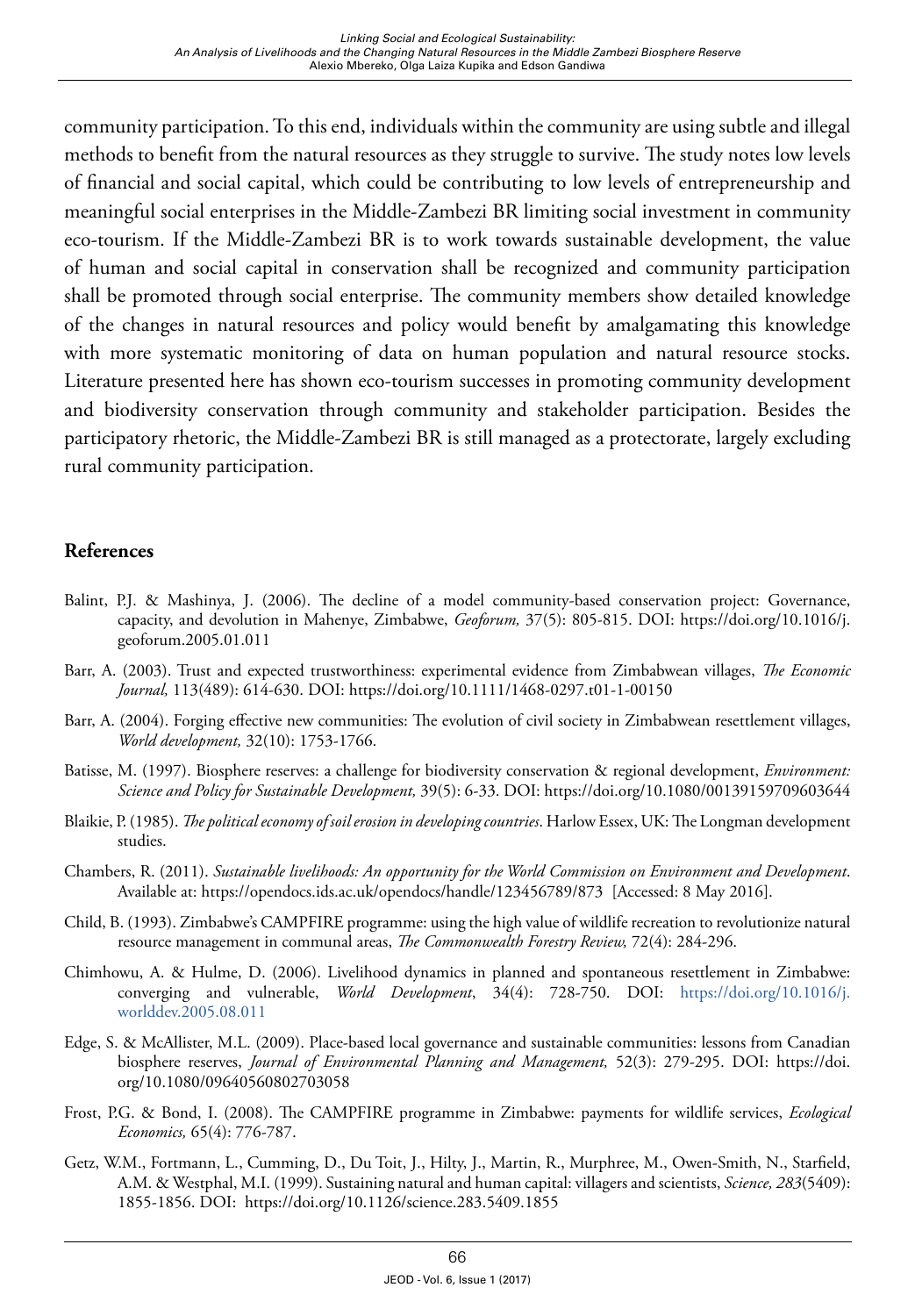- Guerry, A.D., Polasky, S., Lubchenco, J., Chaplin-Kramer, R., Daily, G.C., Griffin, R., Ruckelshaus, M., Bateman, I.J., Duraiappah, A., Elmqvist, T., Feldman, M.W., Folke, C., Hoekstra, J., Kareiva, P. M., Keeler, B., Li, S., McKenzie, E., Ouyang, Z., Reyers, B., Ricketts, T.H., Rockström, J., Tallis, H. & Vira, B. (2015). Natural capital and ecosystem services informing decisions: From promise to practice, *Proceedings of the National Academy of Sciences, 112*(24): 7348-7355. DOI: https://doi.org/10.1073/pnas.1503751112
- Hasler, R. (1999). *An overview of the social, ecological and economic achievements and challenges of Zimbabwe's CAMPFIRE Programme*. London: IIED.
- Ishwaran, N., Persic, A. & Tri, N.H. (2008). Concept and practice: the case of UNESCO biosphere reserves, *International Journal of Environment and Sustainable Development,* 7(2): 118-131. DOI: [https://doi.org/10.1504/](https://doi.org/10.1504/IJESD.2008.018358) [IJESD.2008.018358](https://doi.org/10.1504/IJESD.2008.018358)
- Johnson, P.A. (2010). Realizing rural community-based tourism development: Prospects for social economy enterprises, *Journal of rural and community development*, 5(1): 150-162.
- Jones, S. (2005). Community-based ecotourism: The significance of social capital, *Annals of Tourism Research*, 32(2): 303- 324. DOI: https://doi.org/10.1016/j.annals.2004.06.007
- Jones, B. & Weaver, C. (2009). CBNRM in Namibia: growth, trends, lessons and constraints. In: H. Suich, B. Child & A. Spenceley (Eds.), *Evolution and innovation in wildlife conservation: parks and game ranches to transfrontier conservation areas.* London - Sterling, VA: Earthscan, pp. 223-242.
- Kimbu, A. (2013). Political instability in the Central African sub-region and its impact on the image of Cameroon as a tourism destination. In: W.C. Gartner & T. Mihalič (Eds.), *Tourism and Developments: Issues and Challenges*. New York: Nova Science Publishers Inc., pp. 335-364.
- Kimbu, A.N. & Ngoasong, M.Z. (2013). Centralised decentralisation of tourism development: a network perspective, *Annals of Tourism Research*, 40: 235-259. DOI: <https://doi.org/10.1016/j.annals.2012.09.005>
- Kimbu, A.N. & Ngoasong, M.Z. (2016). Women as vectors of social entrepreneurship, *Annals of Tourism Research*, 60: 63-79. DOI: https://doi.org/10.1016/j.annals.2016.06.002
- Kupika, O.L., Gwatsvaira, F., Kuvawoga, P.T., Muposhi, V.K. & Mbereko, A. (2016). Assessment of livestock depredation by lion and spotted hyena in farming areas adjacent to Hurungwe and Charara Safari Areas, northern Zimbabwe, *Annals of Social and Behavioural Sciences*, 2: 7-22.
- Le Bel, S., La Grange, M. & Czudek, R. (2016). Managing Human–Elephant Conflict in Zimbabwe: A Boundary Perspective Rather Than a Problematic Species Issue. In: F.M. Angelici (Ed.), *Problematic Wildlife. A Cross-Disciplinary Approach*. Berlin: Springer, pp. 123-142.
- Lehtonen, M. (2004). The environmental–social interface of sustainable development: capabilities, social capital, institutions, *Ecological Economics,* 49(2): 199-214. DOI: https://doi.org/10.1016/j.ecolecon.2004.03.019
- Manyani, C.R. (2011). The peasantry during a decade of economic decline in Zimbabwe. Research Paper*.* The Hague, Netherlands: International Institute on Social Studies.
- Mbereko, A. (2016). Changing spirituality and natural resources base: Implications for common natural resources management in the mid-Zambezi valley, *Nature and Faune,* 30(2): 35-39.
- Mbereko, A., Scott, D. & Kupika, O.L. (2015). First generation land reform in Zimbabwe: historical and institutional dynamics informing household's vulnerability in the Nyamakate Resettlement community, *Journal of Sustainable Development in Africa*, 17(3): 21-38.
- McNeely, J.A. (1994). Protected areas for the 21st century: working to provide benefits to society, *Biodiversity & Conservation,* 3(5): 390-405. DOI: <https://doi.org/10.1007/BF00057797>
- Naughton-Treves, L., Holland, M.B. & Brandon, K. (2005). The role of protected areas in conserving biodiversity and sustaining local livelihoods, *Annual Review of Environment and Resources,* 30: 219-252. DOI: [https://doi.](https://doi.org/10.1146/annurev.energy.30.050504.164507) [org/10.1146/annurev.energy.30.050504.164507](https://doi.org/10.1146/annurev.energy.30.050504.164507)
- Ogutu, Z. (2002). The impact of ecotourism on livelihood and natural resource management in Eselenkei, Amboseli ecosystem, Kenya, *Land Degradation & Development,* 13(3): 251-256. DOI: https://doi.org/10.1002/ldr.502